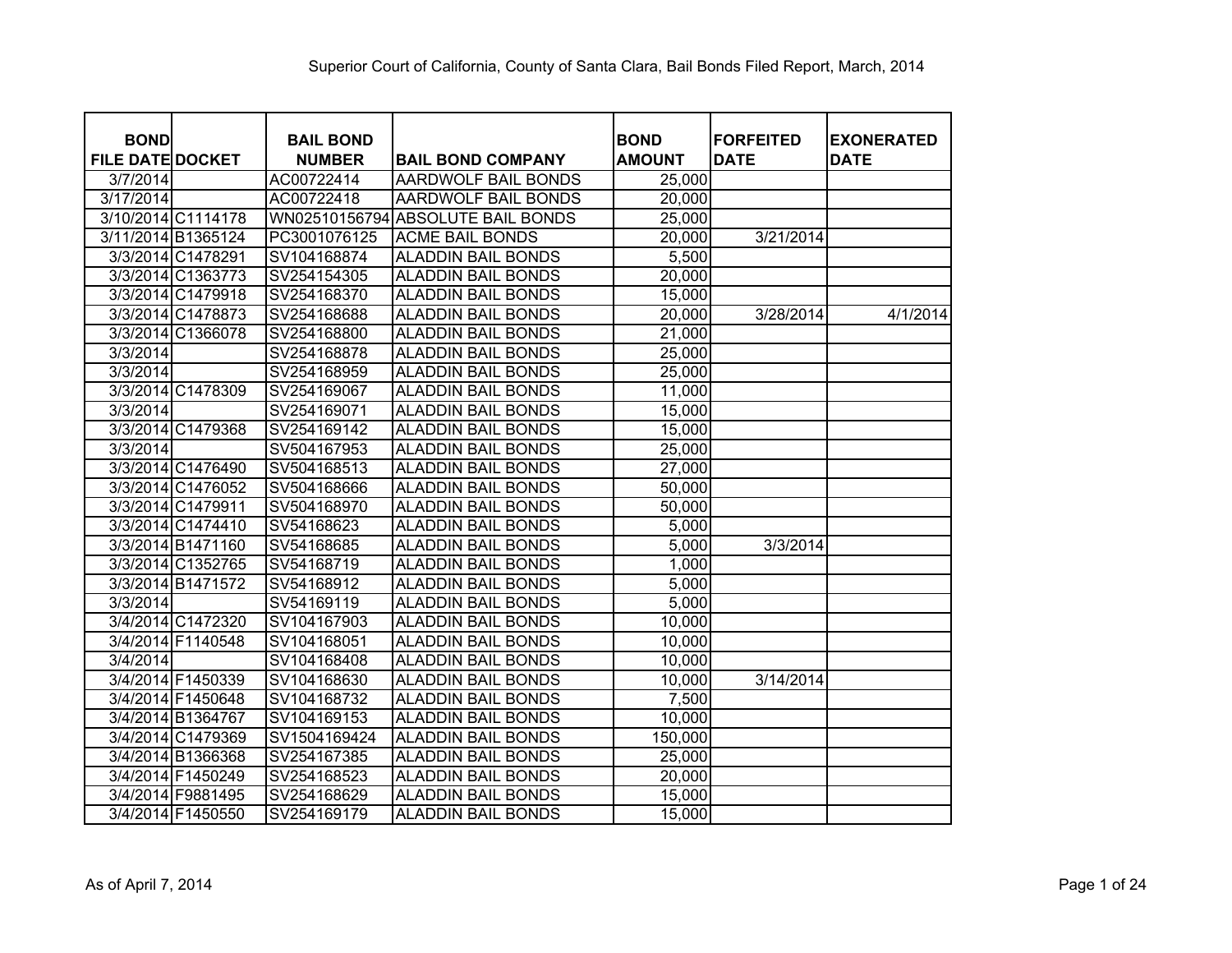| <b>BOND</b>             |                   | <b>BAIL BOND</b> |                           | <b>BOND</b>   | <b>FORFEITED</b> | <b>EXONERATED</b> |
|-------------------------|-------------------|------------------|---------------------------|---------------|------------------|-------------------|
| <b>FILE DATE DOCKET</b> |                   | <b>NUMBER</b>    | <b>BAIL BOND COMPANY</b>  | <b>AMOUNT</b> | <b>DATE</b>      | <b>DATE</b>       |
|                         | 3/4/2014 C1361754 | SV254169427      | <b>ALADDIN BAIL BONDS</b> | 15,000        |                  |                   |
|                         | 3/4/2014 F1450654 | SV504168043      | <b>ALADDIN BAIL BONDS</b> | 50,000        |                  |                   |
|                         | 3/4/2014 B1471381 | SV504168053      | <b>ALADDIN BAIL BONDS</b> | 30,000        |                  |                   |
|                         | 3/4/2014 C1479410 | SV504169287      | <b>ALADDIN BAIL BONDS</b> | 25,000        |                  | 4/1/2014          |
|                         | 3/4/2014 C1477734 | SV504169359      | <b>ALADDIN BAIL BONDS</b> | 50,000        | 3/25/2014        |                   |
|                         | 3/4/2014 C1371386 | SV54167855       | <b>ALADDIN BAIL BONDS</b> | 5,000         |                  |                   |
|                         | 3/4/2014 B1471538 | SV54168176       | <b>ALADDIN BAIL BONDS</b> | 5,000         |                  |                   |
|                         | 3/4/2014 C1472614 | SV54168374       | <b>ALADDIN BAIL BONDS</b> | 5,000         |                  |                   |
| 3/4/2014                |                   | SV54169455       | <b>ALADDIN BAIL BONDS</b> | 1,000         |                  |                   |
|                         | 3/5/2014 C1472603 | SV104169316      | <b>ALADDIN BAIL BONDS</b> | 8,000         |                  |                   |
|                         | 3/5/2014 C1473431 | SV1504169527     | <b>ALADDIN BAIL BONDS</b> | 125,000       |                  |                   |
|                         | 3/5/2014 C1472688 | SV254169295      | <b>ALADDIN BAIL BONDS</b> | 25,000        |                  |                   |
| 3/5/2014                |                   | SV254169942      | <b>ALADDIN BAIL BONDS</b> | 16,000        |                  |                   |
|                         | 3/5/2014 C1370357 | SV254169964      | <b>ALADDIN BAIL BONDS</b> | 25,000        |                  |                   |
|                         | 3/5/2014 C1230754 | SV54167786       | <b>ALADDIN BAIL BONDS</b> | 5,000         |                  |                   |
|                         | 3/5/2014 C1245053 | SV54168718       | <b>ALADDIN BAIL BONDS</b> | 5,000         |                  |                   |
|                         | 3/5/2014 C1475708 | SV54169332       | <b>ALADDIN BAIL BONDS</b> | 5,000         |                  |                   |
|                         | 3/6/2014 F1349169 | SV1004170369     | <b>ALADDIN BAIL BONDS</b> | 10,000        | 3/6/2014         |                   |
|                         | 3/6/2014 B1367105 | SV104169257      | <b>ALADDIN BAIL BONDS</b> | 10,000        |                  |                   |
|                         | 3/6/2014 C1473313 | SV104169525      | <b>ALADDIN BAIL BONDS</b> | 10,000        |                  |                   |
|                         | 3/6/2014 F1346137 | SV104169991      | <b>ALADDIN BAIL BONDS</b> | 10,000        |                  |                   |
|                         | 3/6/2014 C1477257 | SV2504169979     | <b>ALADDIN BAIL BONDS</b> | 250,000       |                  |                   |
| 3/6/2014                |                   | SV254170314      | <b>ALADDIN BAIL BONDS</b> | 17,000        |                  |                   |
|                         | 3/6/2014 C1478315 | SV254170393      | <b>ALADDIN BAIL BONDS</b> | 15,000        | 3/19/2014        |                   |
| 3/6/2014                |                   | SV254170458      | <b>ALADDIN BAIL BONDS</b> | 11,000        |                  |                   |
|                         | 3/6/2014 B1471336 | SV504168785      | <b>ALADDIN BAIL BONDS</b> | 50,000        |                  |                   |
|                         | 3/6/2014 B1471419 | SV504169284      | <b>ALADDIN BAIL BONDS</b> | 40,000        |                  |                   |
|                         | 3/6/2014 F1450071 | SV504170417      | <b>ALADDIN BAIL BONDS</b> | 50,000        | 3/6/2014         |                   |
|                         | 3/6/2014 C1110846 | SV54170445       | <b>ALADDIN BAIL BONDS</b> | 5,000         |                  |                   |
|                         | 3/6/2014 F1449860 | SV54170459       | <b>ALADDIN BAIL BONDS</b> | 3,500         |                  |                   |
|                         | 3/7/2014 C1121359 | SV104170629      | <b>ALADDIN BAIL BONDS</b> | 7,500         |                  |                   |
|                         | 3/7/2014 C1473848 | SV104170765      | <b>ALADDIN BAIL BONDS</b> | 10,000        |                  |                   |
| 3/7/2014                |                   | SV254170505      | <b>ALADDIN BAIL BONDS</b> | 10,000        |                  |                   |
|                         | 3/7/2014 CC475735 | SV254170627      | <b>ALADDIN BAIL BONDS</b> | 20,000        |                  |                   |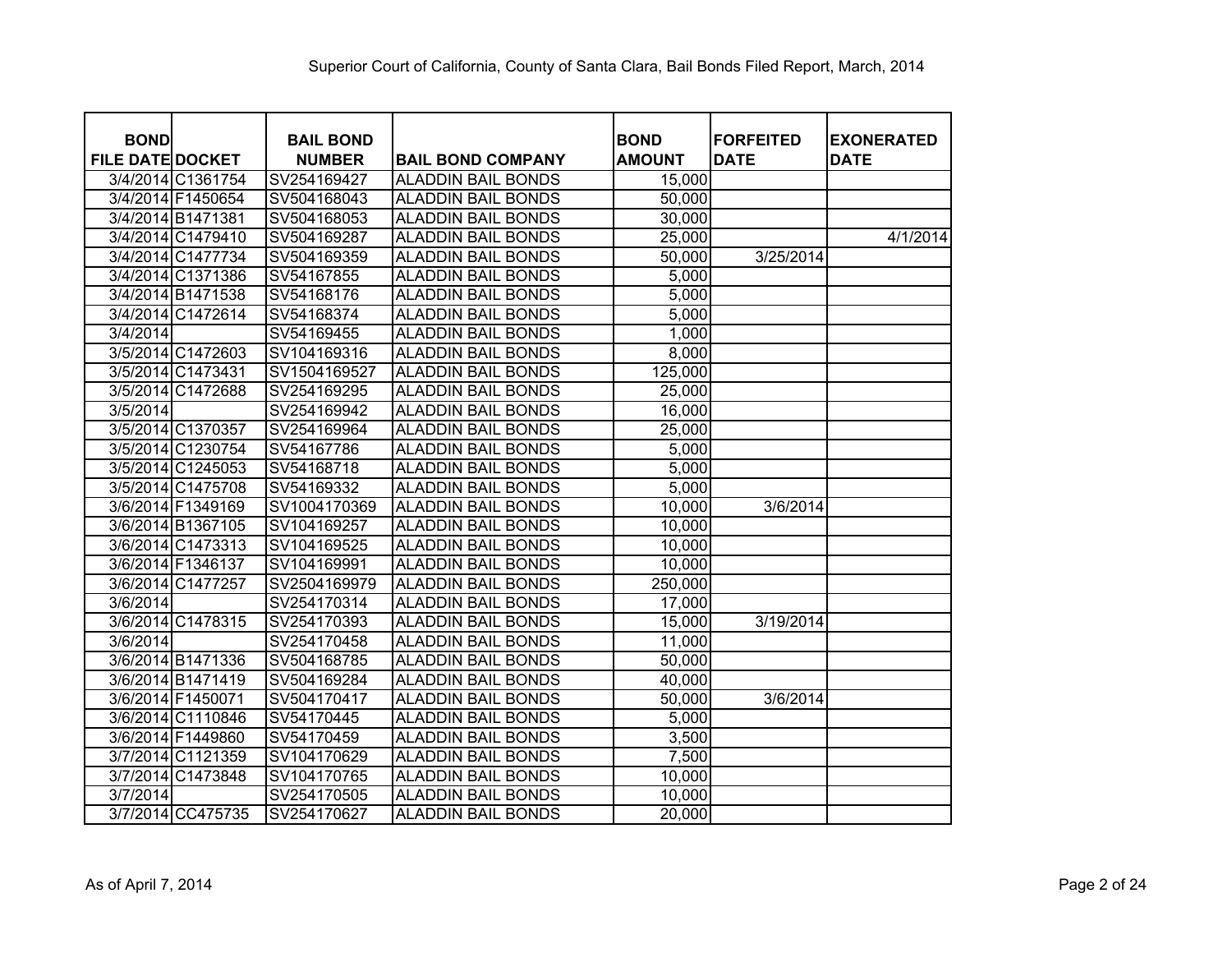| <b>BOND</b>             |                   | <b>BAIL BOND</b> |                           | <b>BOND</b>   | <b>FORFEITED</b> | <b>EXONERATED</b> |
|-------------------------|-------------------|------------------|---------------------------|---------------|------------------|-------------------|
| <b>FILE DATE DOCKET</b> |                   | <b>NUMBER</b>    | <b>BAIL BOND COMPANY</b>  | <b>AMOUNT</b> | <b>DATE</b>      | <b>DATE</b>       |
|                         | 3/7/2014 CC620059 | SV254170628      | <b>ALADDIN BAIL BONDS</b> | 20,000        |                  |                   |
| 3/7/2014                |                   | SV254170743      | <b>ALADDIN BAIL BONDS</b> | 17,000        |                  |                   |
|                         | 3/7/2014 C1476577 | SV254170744      | <b>ALADDIN BAIL BONDS</b> | 25,000        |                  |                   |
| 3/7/2014                |                   | SV504170774      | <b>ALADDIN BAIL BONDS</b> | 35,000        |                  |                   |
| 3/10/2014 C1362588      |                   | SV104131873      | <b>ALADDIN BAIL BONDS</b> | 10,000        |                  |                   |
| 3/10/2014 C1478432      |                   | SV104131872      | <b>ALADDIN BAIL BONDS</b> | 10,000        |                  |                   |
| 3/10/2014 C1244489      |                   | SV104131875      | <b>ALADDIN BAIL BONDS</b> | 500           |                  |                   |
| 3/10/2014 C1120053      |                   | SV104168052      | <b>ALADDIN BAIL BONDS</b> | 10,000        |                  |                   |
| 3/10/2014 B1471264      |                   | SV104169523      | <b>ALADDIN BAIL BONDS</b> | 10,000        |                  |                   |
| 3/10/2014               |                   | SV104170470      | <b>ALADDIN BAIL BONDS</b> | 10,000        |                  |                   |
| 3/10/2014               |                   | SV104171502      | <b>ALADDIN BAIL BONDS</b> | 10,000        |                  |                   |
| 3/10/2014               |                   | SV104171508      | <b>ALADDIN BAIL BONDS</b> | 10,000        |                  |                   |
| 3/10/2014               |                   | SV254105832      | <b>ALADDIN BAIL BONDS</b> | 11,000        |                  |                   |
| 3/10/2014 C1479692      |                   | SV254116560      | <b>ALADDIN BAIL BONDS</b> | 11,000        |                  |                   |
| 3/10/2014               |                   | SV254116561      | <b>ALADDIN BAIL BONDS</b> | 10,000        |                  |                   |
| 3/10/2014 C1066872      |                   | SV254166806      | <b>ALADDIN BAIL BONDS</b> | 25,000        |                  |                   |
| 3/10/2014 B1471135      |                   | SV254170436      | <b>ALADDIN BAIL BONDS</b> | 10,000        |                  |                   |
| 3/10/2014               |                   | SV254170579      | <b>ALADDIN BAIL BONDS</b> | 10,000        |                  |                   |
| 3/10/2014               |                   | SV254170852      | <b>ALADDIN BAIL BONDS</b> | 22,000        |                  |                   |
| 3/10/2014 C1478869      |                   | SV254171373      | <b>ALADDIN BAIL BONDS</b> | 20,000        |                  |                   |
| 3/10/2014 C1478855      |                   | SV254171488      | <b>ALADDIN BAIL BONDS</b> | 11,000        |                  |                   |
| 3/10/2014 C1246244      |                   | SV254171583      | <b>ALADDIN BAIL BONDS</b> | 10,000        |                  |                   |
| 3/10/2014 C1478718      |                   | SV254171641      | <b>ALADDIN BAIL BONDS</b> | 10,000        |                  |                   |
| 3/10/2014               |                   | SV504105833      | <b>ALADDIN BAIL BONDS</b> | 25,000        |                  |                   |
| 3/10/2014 C1478679      |                   | SV504170902      | <b>ALADDIN BAIL BONDS</b> | 11,000        |                  |                   |
| 3/10/2014 C1478430      |                   | SV504170953      | <b>ALADDIN BAIL BONDS</b> | 50,000        |                  |                   |
| 3/10/2014               |                   | SV504711028      | <b>ALADDIN BAIL BONDS</b> | 36,000        |                  |                   |
| 3/10/2014 C1472838      |                   | SV54097436       | <b>ALADDIN BAIL BONDS</b> | 5,000         |                  |                   |
| 3/10/2014 C1371441      |                   | SV54105826       | <b>ALADDIN BAIL BONDS</b> | 1,000         |                  |                   |
| 3/10/2014 C1475039      |                   | SV54171639       | <b>ALADDIN BAIL BONDS</b> | 5,000         |                  |                   |
| 3/10/2014 C1472311      |                   | SV54171655       | <b>ALADDIN BAIL BONDS</b> | 1,000         |                  |                   |
| 3/11/2014 C1472857      |                   | SV1004154166     | <b>ALADDIN BAIL BONDS</b> | 60,000        |                  |                   |
| 3/11/2014 C1477864      |                   | SV1004171839     | <b>ALADDIN BAIL BONDS</b> | 51,000        |                  |                   |
| 3/11/2014               |                   | SV104143906      | <b>ALADDIN BAIL BONDS</b> | 10,000        |                  |                   |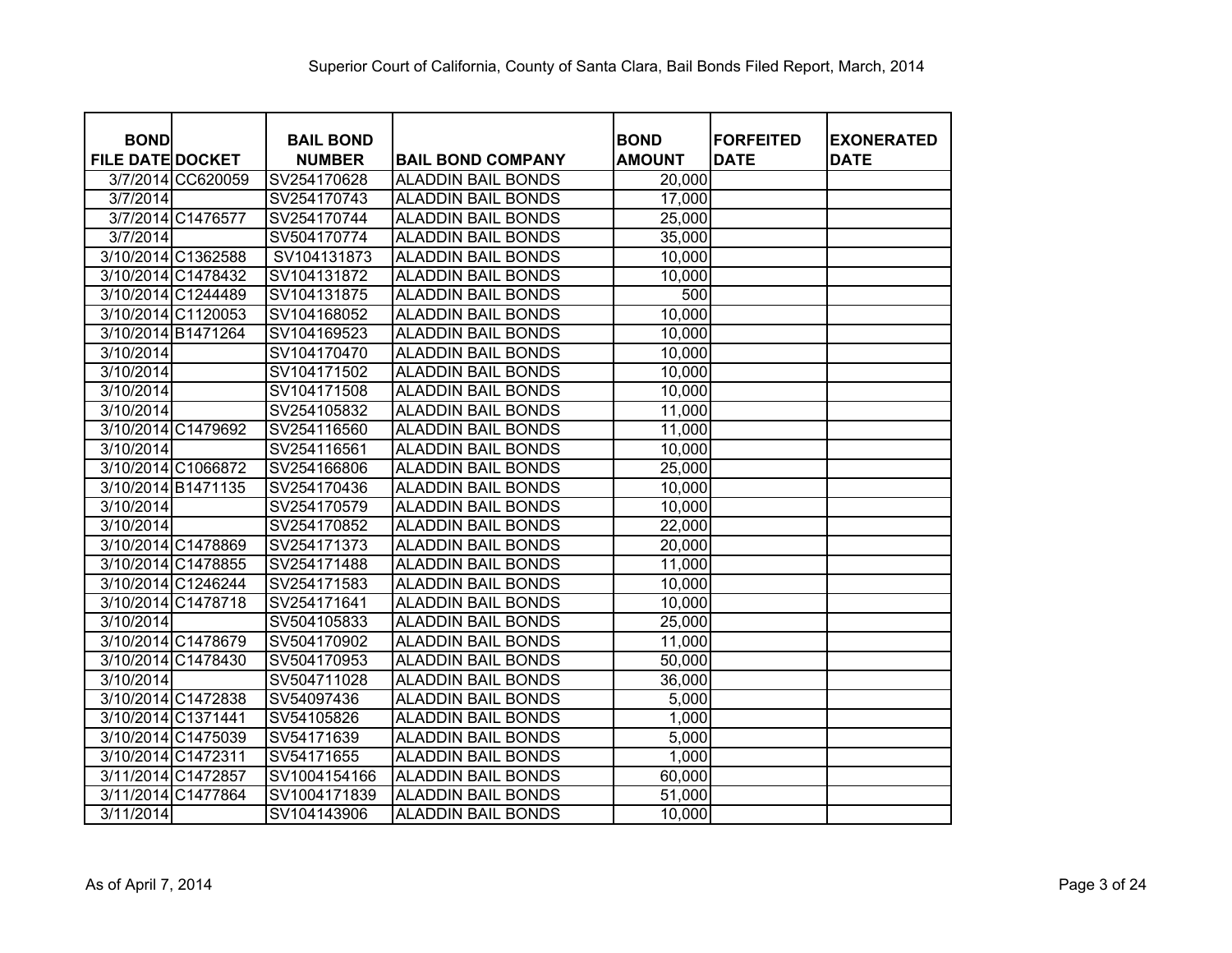| <b>BOND</b>             |                    | <b>BAIL BOND</b> |                           | <b>BOND</b>   | <b>FORFEITED</b> | <b>EXONERATED</b> |
|-------------------------|--------------------|------------------|---------------------------|---------------|------------------|-------------------|
| <b>FILE DATE DOCKET</b> |                    | <b>NUMBER</b>    | <b>BAIL BOND COMPANY</b>  | <b>AMOUNT</b> | <b>DATE</b>      | <b>DATE</b>       |
|                         | 3/11/2014 C1476776 | SV104143908      | <b>ALADDIN BAIL BONDS</b> | 10,000        |                  |                   |
|                         | 3/11/2014 B1367938 | SV104170009      | <b>ALADDIN BAIL BONDS</b> | 10,000        |                  |                   |
|                         | 3/11/2014 C1112148 | SV104170692      | <b>ALADDIN BAIL BONDS</b> | 10,000        |                  |                   |
| 3/11/2014 FF407901      |                    | SV104171551      | <b>ALADDIN BAIL BONDS</b> | 7,500         |                  |                   |
| 3/11/2014               |                    | SV104171731      | <b>ALADDIN BAIL BONDS</b> | 10,000        |                  |                   |
|                         | 3/11/2014 C1093145 | SV104171945      | <b>ALADDIN BAIL BONDS</b> | 6,000         |                  |                   |
|                         | 3/11/2014 C1370662 | SV254169534      | <b>ALADDIN BAIL BONDS</b> | 11,000        |                  |                   |
|                         | 3/11/2014 B1471720 | SV254170808      | <b>ALADDIN BAIL BONDS</b> | 15,000        |                  |                   |
|                         | 3/11/2014 C1479629 | SV254170952      | <b>ALADDIN BAIL BONDS</b> | 25,000        |                  |                   |
|                         | 3/11/2014 C1479011 | SV254171324      | <b>ALADDIN BAIL BONDS</b> | 20,000        |                  |                   |
| 3/11/2014               |                    | SV254171948      | <b>ALADDIN BAIL BONDS</b> | 25,000        |                  |                   |
| 3/11/2014 B1370301      |                    | SV504170979      | <b>ALADDIN BAIL BONDS</b> | 50,000        | 3/24/2014        |                   |
| 3/11/2014               |                    | SV504171751      | <b>ALADDIN BAIL BONDS</b> | 35,000        |                  |                   |
|                         | 3/11/2014 C1478705 | SV504171955      | <b>ALADDIN BAIL BONDS</b> | 37,000        | 3/24/2014        |                   |
| 3/11/2014 F1450361      |                    | SV54171319       | <b>ALADDIN BAIL BONDS</b> | 5,000         |                  | 3/21/2014         |
|                         | 3/12/2014 F1450484 | SV1004171594     | <b>ALADDIN BAIL BONDS</b> | 100,000       |                  |                   |
| 3/12/2014 F1034615      |                    | SV104131871      | <b>ALADDIN BAIL BONDS</b> | 10,000        |                  |                   |
| 3/12/2014 F1449897      |                    | SV104131874      | <b>ALADDIN BAIL BONDS</b> | 7,500         |                  |                   |
|                         | 3/12/2014 B1471103 | SV104143907      | <b>ALADDIN BAIL BONDS</b> | 6,000         |                  |                   |
|                         | 3/12/2014 C1479052 | SV104154162      | <b>ALADDIN BAIL BONDS</b> | 2,000         |                  |                   |
|                         | 3/12/2014 C1474713 | SV104172026      | <b>ALADDIN BAIL BONDS</b> | 6,000         |                  |                   |
|                         | 3/12/2014 B1470609 | SV254143910      | <b>ALADDIN BAIL BONDS</b> | 15,000        |                  |                   |
| 3/12/2014               |                    | SV254172203      | <b>ALADDIN BAIL BONDS</b> | 20,000        |                  |                   |
|                         | 3/12/2014 C1475650 | SV254172212      | <b>ALADDIN BAIL BONDS</b> | 20,000        | 3/17/2014        |                   |
| 3/12/2014               |                    | SV504171636      | <b>ALADDIN BAIL BONDS</b> | 25,000        |                  |                   |
|                         | 3/12/2014 B1471542 | SV504172034      | <b>ALADDIN BAIL BONDS</b> | 37,000        | 3/24/2014        |                   |
|                         | 3/12/2014 B1471130 | SV54170644       | <b>ALADDIN BAIL BONDS</b> | 5,000         |                  |                   |
|                         | 3/12/2014 C1476257 | SV54172036       | <b>ALADDIN BAIL BONDS</b> | 3,000         |                  |                   |
| 3/13/2014 F1450380      |                    | SV1004172093     | <b>ALADDIN BAIL BONDS</b> | 85,000        |                  |                   |
|                         | 3/13/2014 C1479210 | SV1004172491     | <b>ALADDIN BAIL BONDS</b> | 60,000        |                  |                   |
|                         | 3/13/2014 C1479210 | SV1004172501     | <b>ALADDIN BAIL BONDS</b> | 60,000        |                  |                   |
| 3/13/2014 C1472987      |                    | SV104172494      | <b>ALADDIN BAIL BONDS</b> | 10,000        |                  |                   |
| 3/13/2014               |                    | SV254172305      | <b>ALADDIN BAIL BONDS</b> | 25,000        |                  |                   |
| 3/13/2014               |                    | SV254172327      | <b>ALADDIN BAIL BONDS</b> | 12,000        |                  |                   |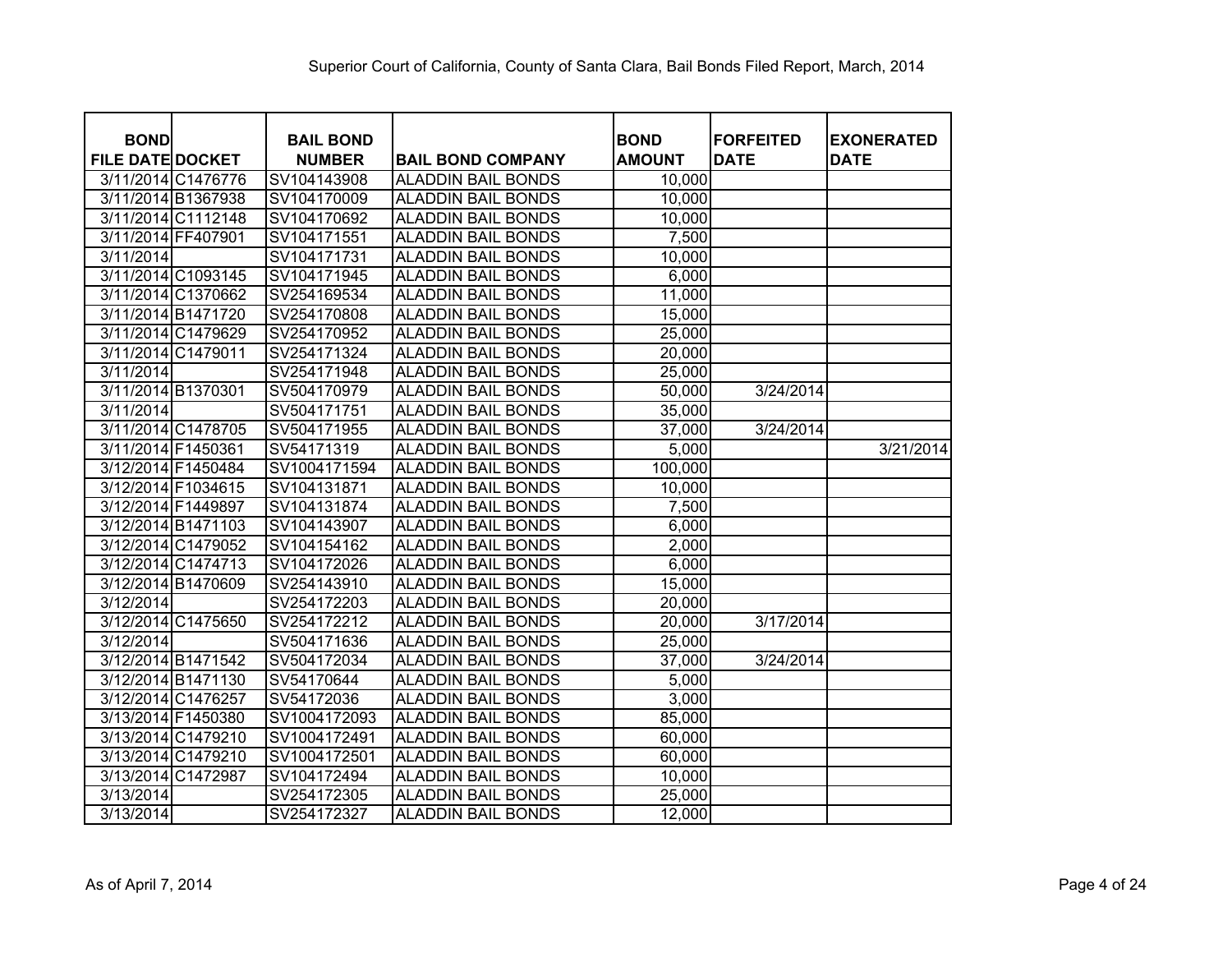| <b>BOND</b>                              |                    | <b>BAIL BOND</b>           |                                                        | <b>BOND</b>      | <b>FORFEITED</b> | <b>EXONERATED</b> |
|------------------------------------------|--------------------|----------------------------|--------------------------------------------------------|------------------|------------------|-------------------|
| <b>FILE DATE DOCKET</b>                  |                    | <b>NUMBER</b>              | <b>BAIL BOND COMPANY</b>                               | <b>AMOUNT</b>    | <b>DATE</b>      | <b>DATE</b>       |
| 3/13/2014 C1369247<br>3/13/2014 F1449520 |                    | SV254172448<br>SV504172004 | <b>ALADDIN BAIL BONDS</b><br><b>ALADDIN BAIL BONDS</b> | 11,000<br>50,000 | 4/2/2014         |                   |
|                                          |                    |                            |                                                        |                  |                  |                   |
| 3/13/2014 B1470683                       |                    | SV54171318                 | <b>ALADDIN BAIL BONDS</b>                              | 5,000            |                  |                   |
| 3/14/2014 F1137681                       |                    | SV104172642                | <b>ALADDIN BAIL BONDS</b>                              | 10,000           |                  |                   |
| 3/14/2014 F1450212                       |                    | SV104172785                | <b>ALADDIN BAIL BONDS</b>                              | 10,000           |                  | 3/19/2014         |
| 3/14/2014 C1474172                       |                    | SV254172740                | <b>ALADDIN BAIL BONDS</b>                              | 25,000           |                  |                   |
| 3/14/2014                                |                    | SV54172643                 | <b>ALADDIN BAIL BONDS</b>                              | 5,000            |                  |                   |
| 3/14/2014 F1450299                       |                    | SV54172891                 | <b>ALADDIN BAIL BONDS</b>                              | 5,000            |                  |                   |
|                                          | 3/17/2014 C1473726 | SV1004172454               | <b>ALADDIN BAIL BONDS</b>                              | 70,000           |                  |                   |
|                                          | 3/17/2014 C1477314 | SV1004173891               | <b>ALADDIN BAIL BONDS</b>                              | 75,000           |                  |                   |
| 3/17/2014 B1471738                       |                    | SV104172595                | <b>ALADDIN BAIL BONDS</b>                              | 6,000            |                  |                   |
| 3/17/2014                                |                    | SV104173436                | <b>ALADDIN BAIL BONDS</b>                              | 10,000           |                  |                   |
| 3/17/2014 C1367347                       |                    | SV104173460                | <b>ALADDIN BAIL BONDS</b>                              | 10,000           |                  |                   |
| 3/17/2014 C1478577                       |                    | SV104173517                | <b>ALADDIN BAIL BONDS</b>                              | 10,000           |                  |                   |
| 3/17/2014                                |                    | SV254172985                | <b>ALADDIN BAIL BONDS</b>                              | 15,000           |                  |                   |
| 3/17/2014                                |                    | SV254173001                | <b>ALADDIN BAIL BONDS</b>                              | 20,000           |                  |                   |
| 3/17/2014                                |                    | SV254173008                | <b>ALADDIN BAIL BONDS</b>                              | 15,000           |                  |                   |
| 3/17/2014                                |                    | SV254173022                | <b>ALADDIN BAIL BONDS</b>                              | 25,000           |                  |                   |
| 3/17/2014                                |                    | SV254173230                | <b>ALADDIN BAIL BONDS</b>                              | 15,000           |                  |                   |
|                                          | 3/17/2014 C1474989 | SV254173236                | <b>ALADDIN BAIL BONDS</b>                              | 25,000           |                  |                   |
|                                          | 3/17/2014 C1362972 | SV254173542                | <b>ALADDIN BAIL BONDS</b>                              | 20,000           |                  |                   |
|                                          | 3/17/2014 C1479124 | SV254173616                | <b>ALADDIN BAIL BONDS</b>                              | 11,000           |                  |                   |
| 3/17/2014                                |                    | SV254173682                | <b>ALADDIN BAIL BONDS</b>                              | 20,000           |                  |                   |
| 3/17/2014                                |                    | SV254173691                | <b>ALADDIN BAIL BONDS</b>                              | 10,000           |                  |                   |
| 3/17/2014                                |                    | SV254173756                | <b>ALADDIN BAIL BONDS</b>                              | 11,000           |                  |                   |
| 3/17/2014 B1471699                       |                    | SV504172733                | <b>ALADDIN BAIL BONDS</b>                              | 12,000           |                  |                   |
| 3/17/2014                                |                    | SV504173081                | <b>ALADDIN BAIL BONDS</b>                              | 42,000           |                  |                   |
| 3/17/2014                                |                    | SV504173207                | <b>ALADDIN BAIL BONDS</b>                              | 25,000           |                  |                   |
| 3/17/2014                                |                    | SV504173309                | <b>ALADDIN BAIL BONDS</b>                              | 50,000           |                  |                   |
| 3/17/2014                                |                    | SV504173473                | <b>ALADDIN BAIL BONDS</b>                              | 30,000           |                  |                   |
| 3/17/2014                                |                    | SV504173522                | <b>ALADDIN BAIL BONDS</b>                              | 10,000           |                  |                   |
| 3/17/2014                                |                    | SV504173872                | <b>ALADDIN BAIL BONDS</b>                              | 40,000           |                  |                   |
|                                          | 3/17/2014 C1475890 | SV54170670                 | <b>ALADDIN BAIL BONDS</b>                              | 5,000            |                  |                   |
|                                          | 3/17/2014 C1095568 | SV54173519                 | <b>ALADDIN BAIL BONDS</b>                              | 5,000            |                  |                   |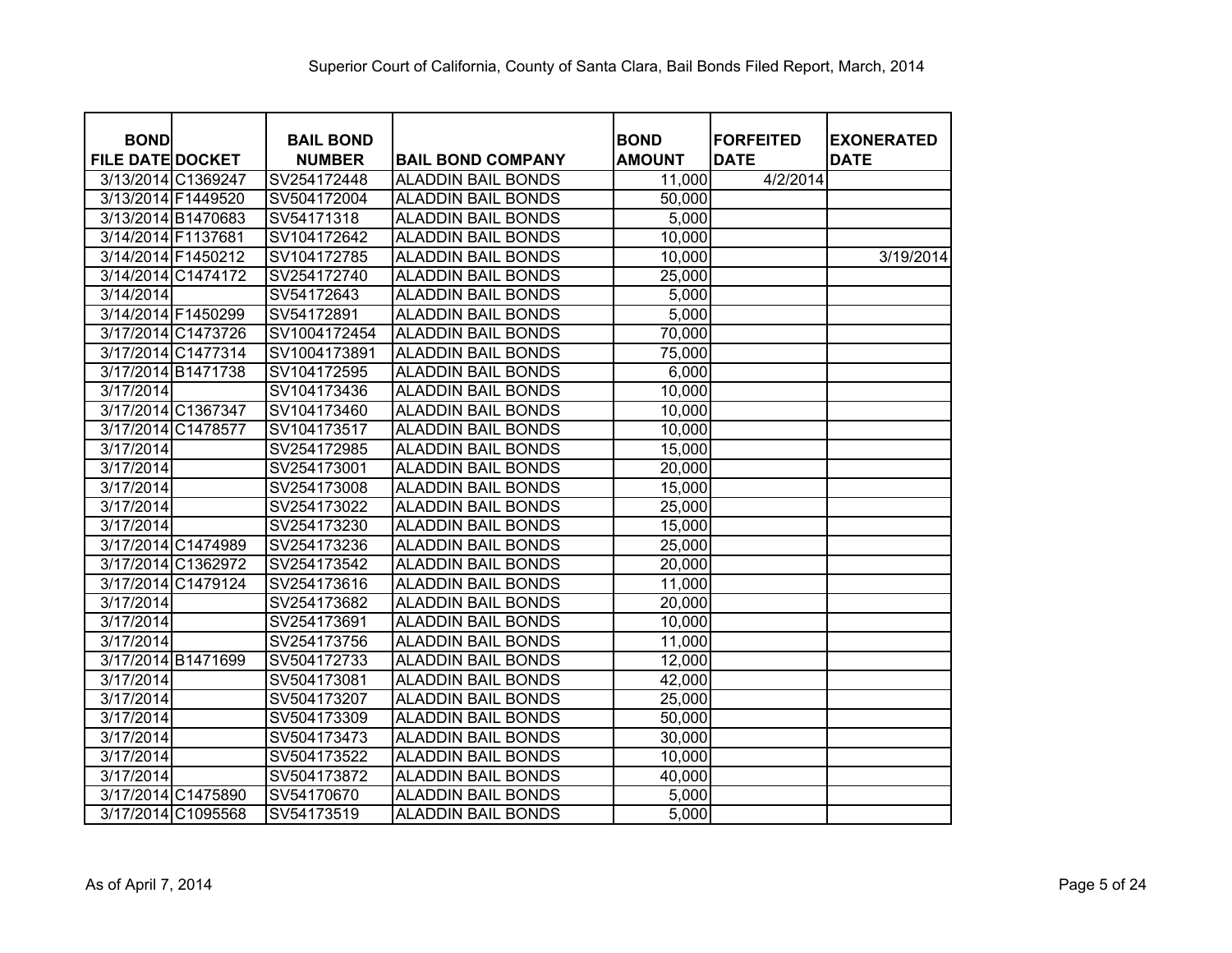| <b>BOND</b>             | <b>BAIL BOND</b> |                           | <b>BOND</b>   | <b>FORFEITED</b> | <b>EXONERATED</b> |
|-------------------------|------------------|---------------------------|---------------|------------------|-------------------|
| <b>FILE DATE DOCKET</b> | <b>NUMBER</b>    | <b>BAIL BOND COMPANY</b>  | <b>AMOUNT</b> | <b>DATE</b>      | <b>DATE</b>       |
| 3/17/2014               | SV54173544       | <b>ALADDIN BAIL BONDS</b> | 5,000         |                  |                   |
| 3/17/2014 C1476203      | SV54173629       | <b>ALADDIN BAIL BONDS</b> | 5,000         |                  |                   |
| 3/17/2014 C1474994      | SV54173811       | <b>ALADDIN BAIL BONDS</b> | 5,000         |                  |                   |
| 3/17/2014 C1476563      | SV54173812       | <b>ALADDIN BAIL BONDS</b> | 1,000         |                  |                   |
| 3/18/2014               | SV1004173918     | <b>ALADDIN BAIL BONDS</b> | 50,000        |                  |                   |
| 3/18/2014 C1114937      | SV104171099      | <b>ALADDIN BAIL BONDS</b> | 10,000        |                  |                   |
| 3/18/2014 B1364859      | SV104172124      | <b>ALADDIN BAIL BONDS</b> | 10,000        |                  |                   |
| 3/18/2014 C1478626      | SV104172747      | <b>ALADDIN BAIL BONDS</b> | 10,000        |                  |                   |
| 3/18/2014 B1470965      | SV104173297      | <b>ALADDIN BAIL BONDS</b> | 10,000        |                  |                   |
| 3/18/2014               | SV104173435      | <b>ALADDIN BAIL BONDS</b> | 10,000        |                  |                   |
| 3/18/2014               | SV104173664      | <b>ALADDIN BAIL BONDS</b> | 10,000        |                  |                   |
| 3/18/2014 F1450522      | SV104173927      | <b>ALADDIN BAIL BONDS</b> | 10,000        |                  |                   |
| 3/18/2014 C1359780      | SV254169804      | <b>ALADDIN BAIL BONDS</b> | 5,000         |                  |                   |
| 3/18/2014 C1478576      | SV254173253      | <b>ALADDIN BAIL BONDS</b> | 15,000        |                  |                   |
| 3/18/2014               | SV254173467      | <b>ALADDIN BAIL BONDS</b> | 15,000        |                  |                   |
| 3/18/2014 C1476554      | SV254173574      | <b>ALADDIN BAIL BONDS</b> | 25,000        |                  |                   |
| 3/18/2014 B1471950      | SV254173873      | <b>ALADDIN BAIL BONDS</b> | 25,000        |                  |                   |
| 3/18/2014               | SV254174025      | <b>ALADDIN BAIL BONDS</b> | 20,000        |                  |                   |
| 3/18/2014               | SV254174043      | <b>ALADDIN BAIL BONDS</b> | 20,000        |                  |                   |
| 3/18/2014 C1475859      | SV254174046      | <b>ALADDIN BAIL BONDS</b> | 20,000        |                  |                   |
| 3/18/2014               | SV254174047      | <b>ALADDIN BAIL BONDS</b> | 15,000        |                  |                   |
| 3/18/2014               | SV254174100      | <b>ALADDIN BAIL BONDS</b> | 17,000        |                  |                   |
| 3/18/2014 C1371109      | SV504168109      | <b>ALADDIN BAIL BONDS</b> | 50,000        |                  |                   |
| 3/18/2014 B1470339      | SV504173252      | <b>ALADDIN BAIL BONDS</b> | 50,000        |                  |                   |
| 3/18/2014               | SV504173980      | <b>ALADDIN BAIL BONDS</b> | 38,000        |                  |                   |
| 3/18/2014 C1369593      | SV54171053       | <b>ALADDIN BAIL BONDS</b> | 5,000         |                  |                   |
| 3/18/2014               | SV54171921       | <b>ALADDIN BAIL BONDS</b> | 1,000         |                  |                   |
| 3/18/2014 C1475654      | SV54172187       | <b>ALADDIN BAIL BONDS</b> | 5,000         |                  |                   |
| 3/18/2014 C1476479      | SV54172451       | <b>ALADDIN BAIL BONDS</b> | 5,000         |                  |                   |
| 3/18/2014 C1476091      | SV54172889       | <b>ALADDIN BAIL BONDS</b> | 5,000         |                  |                   |
| 3/18/2014 C1473167      | SV54173245       | <b>ALADDIN BAIL BONDS</b> | 5,000         |                  |                   |
| 3/18/2014 C1347788      | SV54173268       | <b>ALADDIN BAIL BONDS</b> | 4,000         |                  |                   |
| 3/18/2014 B1471903      | SV54173285       | <b>ALADDIN BAIL BONDS</b> | 5,000         |                  |                   |
| 3/18/2014               | SV54173888       | <b>ALADDIN BAIL BONDS</b> | 5,000         |                  |                   |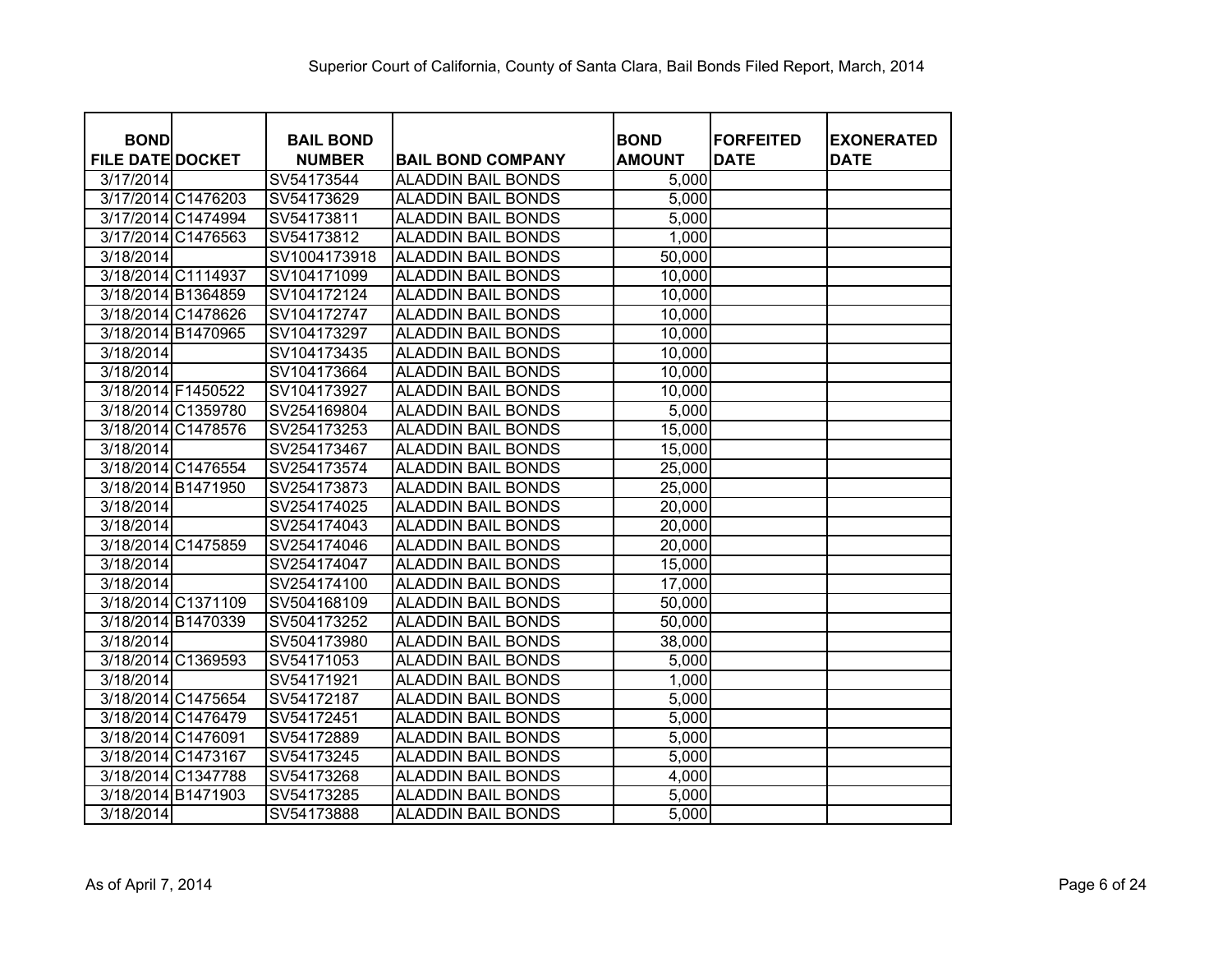| <b>BOND</b>             |                    | <b>BAIL BOND</b> |                           | <b>BOND</b>   | <b>IFORFEITED</b> | <b>EXONERATED</b> |
|-------------------------|--------------------|------------------|---------------------------|---------------|-------------------|-------------------|
| <b>FILE DATE DOCKET</b> |                    | <b>NUMBER</b>    | <b>BAIL BOND COMPANY</b>  | <b>AMOUNT</b> | <b>DATE</b>       | <b>DATE</b>       |
| 3/18/2014               |                    | SV54173933       | <b>ALADDIN BAIL BONDS</b> | 5,000         |                   |                   |
| 3/19/2014               |                    | SV1004174168     | <b>ALADDIN BAIL BONDS</b> | 25,000        |                   |                   |
|                         | 3/19/2014 C1366741 | SV104174257      | <b>ALADDIN BAIL BONDS</b> | 10,000        |                   |                   |
|                         | 3/19/2014 C1365174 | SV104174258      | <b>ALADDIN BAIL BONDS</b> | 10,000        |                   |                   |
|                         | 3/19/2014 C1372157 | SV254143911      | <b>ALADDIN BAIL BONDS</b> | 25,000        | 3/24/2014         |                   |
|                         | 3/19/2014 C1479258 | SV254174183      | <b>ALADDIN BAIL BONDS</b> | 21,000        | 4/1/2014          |                   |
|                         | 3/19/2014 C1478682 | SV254174239      | <b>ALADDIN BAIL BONDS</b> | 25,000        |                   |                   |
| 3/19/2014               |                    | SV254174309      | <b>ALADDIN BAIL BONDS</b> | 11,250        |                   |                   |
| 3/19/2014               |                    | SV504174308      | <b>ALADDIN BAIL BONDS</b> | 50,000        |                   |                   |
| 3/19/2014               |                    | SV54143905       | <b>ALADDIN BAIL BONDS</b> | 2,000         |                   |                   |
|                         | 3/20/2014 B1369978 | SV254172754      | <b>ALADDIN BAIL BONDS</b> | 20,000        |                   |                   |
|                         | 3/20/2014 C1370981 | SV504174627      | <b>ALADDIN BAIL BONDS</b> | 50,000        |                   |                   |
|                         | 3/20/2014 C1475027 | SV54170892       | <b>ALADDIN BAIL BONDS</b> | 1,000         |                   |                   |
| 3/20/2014               |                    | SV54174364       | <b>ALADDIN BAIL BONDS</b> | 5,000         |                   |                   |
|                         | 3/21/2014 C1474645 | SV1004174696     | <b>ALADDIN BAIL BONDS</b> | 75,000        |                   |                   |
| 3/21/2014               |                    | SV104174768      | <b>ALADDIN BAIL BONDS</b> | 6,000         |                   |                   |
|                         | 3/21/2014 C1475357 | SV104174807      | <b>ALADDIN BAIL BONDS</b> | 10,000        |                   |                   |
|                         | 3/21/2014 B1152447 | SV254174542      | <b>ALADDIN BAIL BONDS</b> | 20,000        |                   |                   |
|                         | 3/21/2014 C1479023 | SV254174767      | <b>ALADDIN BAIL BONDS</b> | 15,000        |                   |                   |
|                         | 3/21/2014 B1471724 | SV504174279      | <b>ALADDIN BAIL BONDS</b> | 50,000        |                   |                   |
| 3/21/2014               |                    | SV54174827       | <b>ALADDIN BAIL BONDS</b> | 5,000         |                   |                   |
| 3/24/2014               |                    | SV104175298      | <b>ALADDIN BAIL BONDS</b> | 10,000        |                   |                   |
|                         | 3/24/2014 C1477063 | SV104175373      | <b>ALADDIN BAIL BONDS</b> | 10,000        |                   |                   |
|                         | 3/24/2014 C1476064 | SV104175433      | <b>ALADDIN BAIL BONDS</b> | 10,000        | 3/27/2014         |                   |
|                         | 3/24/2014 C1228254 | SV104175436      | <b>ALADDIN BAIL BONDS</b> | 8,000         |                   |                   |
|                         | 3/24/2014 C1246083 | SV104175477      | <b>ALADDIN BAIL BONDS</b> | 10,000        |                   |                   |
|                         | 3/24/2014 C1479680 | SV254154163      | <b>ALADDIN BAIL BONDS</b> | 11,000        |                   |                   |
|                         | 3/24/2014 C1479626 | SV254172363      | <b>ALADDIN BAIL BONDS</b> | 25,000        |                   |                   |
| 3/24/2014               |                    | SV254175013      | <b>ALADDIN BAIL BONDS</b> | 20,000        |                   |                   |
| 3/24/2014               |                    | SV254175319      | <b>ALADDIN BAIL BONDS</b> | 20,000        |                   |                   |
| 3/24/2014               |                    | SV254175330      | <b>ALADDIN BAIL BONDS</b> | 15,000        |                   |                   |
| 3/24/2014               |                    | SV254175351      | <b>ALADDIN BAIL BONDS</b> | 20,000        |                   |                   |
| 3/24/2014               |                    | SV254175375      | <b>ALADDIN BAIL BONDS</b> | 15,000        |                   |                   |
|                         | 3/24/2014 C1368463 | SV254175472      | <b>ALADDIN BAIL BONDS</b> | 15,000        |                   |                   |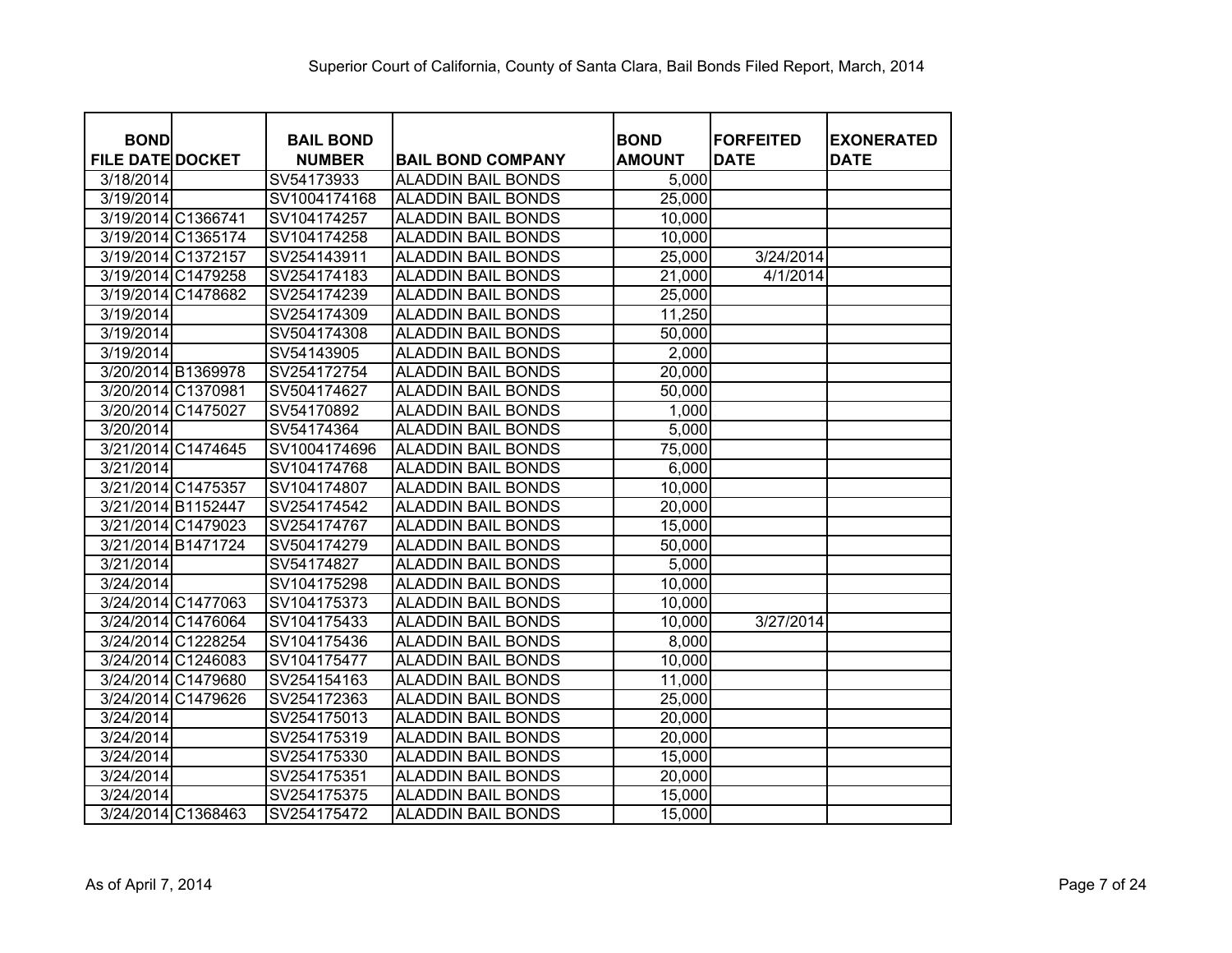| <b>BOND</b>             |                    | <b>BAIL BOND</b> |                           | <b>BOND</b>   | <b>FORFEITED</b> | <b>EXONERATED</b> |
|-------------------------|--------------------|------------------|---------------------------|---------------|------------------|-------------------|
| <b>FILE DATE DOCKET</b> |                    | <b>NUMBER</b>    | <b>BAIL BOND COMPANY</b>  | <b>AMOUNT</b> | <b>DATE</b>      | <b>DATE</b>       |
| 3/24/2014               |                    | SV254175616      | <b>ALADDIN BAIL BONDS</b> | 15,000        |                  |                   |
| 3/24/2014               |                    | SV254175763      | <b>ALADDIN BAIL BONDS</b> | 11,000        |                  |                   |
|                         | 3/24/2014 C1478523 | SV5004171358     | <b>ALADDIN BAIL BONDS</b> | 172,000       |                  |                   |
| 3/24/2014               |                    | SV504175193      | <b>ALADDIN BAIL BONDS</b> | 40,000        |                  |                   |
|                         | 3/24/2014 C1476305 | SV504175196      | <b>ALADDIN BAIL BONDS</b> | 25,000        |                  |                   |
|                         | 3/24/2014 C1475529 | SV504175744      | <b>ALADDIN BAIL BONDS</b> | 30,000        |                  |                   |
|                         | 3/24/2014 C1473114 | SV54173021       | <b>ALADDIN BAIL BONDS</b> | 5,000         |                  |                   |
|                         | 3/24/2014 C1474139 | SV54175355       | <b>ALADDIN BAIL BONDS</b> | 5,000         |                  |                   |
|                         | 3/24/2014 C1479645 | SV54175783       | <b>ALADDIN BAIL BONDS</b> | 5,000         |                  |                   |
|                         | 3/25/2014 C1475685 | SV104174385      | <b>ALADDIN BAIL BONDS</b> | 10,000        |                  |                   |
|                         | 3/25/2014 B1471127 | SV104175259      | <b>ALADDIN BAIL BONDS</b> | 10,000        |                  |                   |
| 3/25/2014               |                    | SV104175435      | <b>ALADDIN BAIL BONDS</b> | 10,000        |                  |                   |
|                         | 3/25/2014 C1369485 | SV104175745      | <b>ALADDIN BAIL BONDS</b> | 10,000        |                  |                   |
|                         | 3/25/2014 C1359254 | SV104175765      | <b>ALADDIN BAIL BONDS</b> | 7,500         |                  |                   |
|                         | 3/25/2014 C1477351 | SV104175911      | <b>ALADDIN BAIL BONDS</b> | 10,000        |                  |                   |
|                         | 3/25/2014 C1477618 | SV104176029      | <b>ALADDIN BAIL BONDS</b> | 5,000         |                  |                   |
| 3/25/2014               |                    | SV254143912      | <b>ALADDIN BAIL BONDS</b> | 20,000        |                  |                   |
|                         | 3/25/2014 B1369514 | SV254154164      | <b>ALADDIN BAIL BONDS</b> | 25,000        |                  |                   |
| 3/25/2014               |                    | SV254172364      | <b>ALADDIN BAIL BONDS</b> | 15,000        |                  |                   |
| 3/25/2014               |                    | SV254176001      | <b>ALADDIN BAIL BONDS</b> | 25,000        |                  |                   |
| 3/25/2014               |                    | SV254176035      | <b>ALADDIN BAIL BONDS</b> | 16,000        |                  |                   |
| 3/25/2014               |                    | SV504105834      | <b>ALADDIN BAIL BONDS</b> | 25,000        |                  |                   |
|                         | 3/25/2014 B1472009 | SV504174764      | <b>ALADDIN BAIL BONDS</b> | 40,000        |                  |                   |
|                         | 3/25/2014 B1151814 | SV504174786      | <b>ALADDIN BAIL BONDS</b> | 50,000        |                  |                   |
|                         | 3/25/2014 C1472805 | SV504175746      | <b>ALADDIN BAIL BONDS</b> | 50,000        |                  |                   |
|                         | 3/25/2014 C1372229 | SV504176024      | <b>ALADDIN BAIL BONDS</b> | 35,000        |                  |                   |
|                         | 3/25/2014 C1474585 | SV54154157       | <b>ALADDIN BAIL BONDS</b> | 5,000         |                  |                   |
|                         | 3/25/2014 C1368445 | SV54175757       | <b>ALADDIN BAIL BONDS</b> | 5,000         |                  |                   |
| 3/25/2014               |                    | SV54175787       | <b>ALADDIN BAIL BONDS</b> | 5,000         |                  |                   |
| 3/26/2014               |                    | SCSO4116562      | <b>ALADDIN BAIL BONDS</b> | 50,000        |                  |                   |
|                         | 3/26/2014 C1358885 | SV104169735      | <b>ALADDIN BAIL BONDS</b> | 8,000         |                  |                   |
|                         | 3/26/2014 F1450643 | SV104175786      | <b>ALADDIN BAIL BONDS</b> | 10,000        |                  |                   |
|                         | 3/26/2014 F1450495 | SV254174992      | <b>ALADDIN BAIL BONDS</b> | 21,000        |                  |                   |
|                         | 3/26/2014 C1480043 | SV254176314      | <b>ALADDIN BAIL BONDS</b> | 11,500        |                  |                   |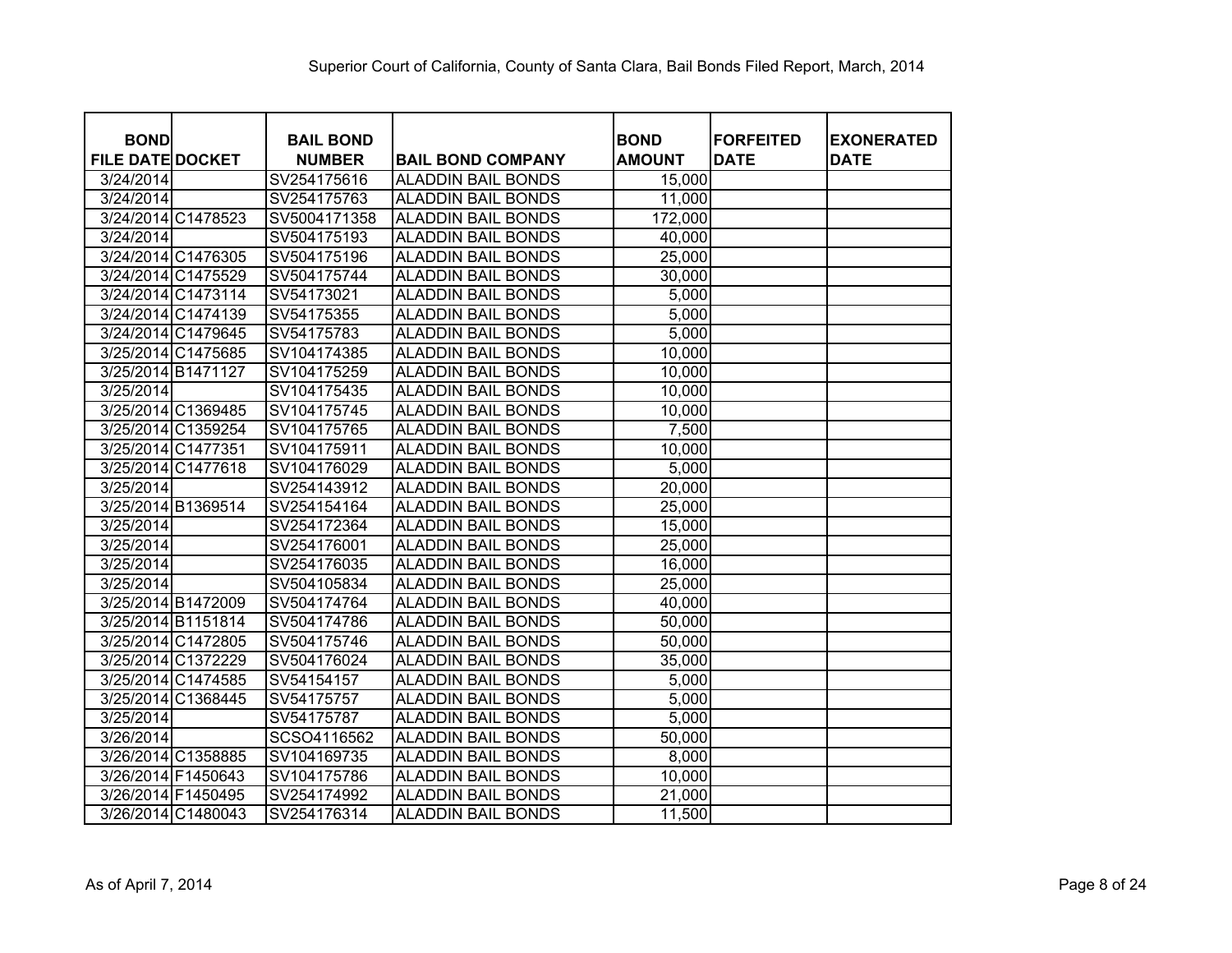| <b>BOND</b>             |                    | <b>BAIL BOND</b> |                           | <b>BOND</b>   | <b>FORFEITED</b> | <b>EXONERATED</b> |
|-------------------------|--------------------|------------------|---------------------------|---------------|------------------|-------------------|
| <b>FILE DATE DOCKET</b> |                    | <b>NUMBER</b>    | <b>BAIL BOND COMPANY</b>  | <b>AMOUNT</b> | <b>DATE</b>      | <b>DATE</b>       |
|                         | 3/26/2014 B1471914 | SV5041758886     | <b>ALADDIN BAIL BONDS</b> | 50,000        |                  |                   |
|                         | 3/26/2014 C1477941 | SV54154158       | <b>ALADDIN BAIL BONDS</b> | 5,000         |                  |                   |
|                         | 3/26/2014 C1350713 | SV54154160       | <b>ALADDIN BAIL BONDS</b> | 2,500         |                  |                   |
|                         | 3/26/2014 C1066723 | V254176335       | <b>ALADDIN BAIL BONDS</b> | 15,000        |                  |                   |
|                         | 3/27/2014 C1473435 | SV1004176178     | <b>ALADDIN BAIL BONDS</b> | 100,000       |                  |                   |
|                         | 3/27/2014 F1450200 | SV104175779      | <b>ALADDIN BAIL BONDS</b> | 10,000        |                  |                   |
|                         | 3/27/2014 C1477074 | SV104176177      | <b>ALADDIN BAIL BONDS</b> | 10,000        |                  |                   |
| 3/27/2014 F1450481      |                    | SV104176300      | <b>ALADDIN BAIL BONDS</b> | 10,000        |                  |                   |
|                         | 3/27/2014 C1479908 | SV104176372      | <b>ALADDIN BAIL BONDS</b> | 10,000        |                  |                   |
|                         | 3/27/2014 C1349657 | SV104176380      | <b>ALADDIN BAIL BONDS</b> | 5,000         |                  |                   |
|                         | 3/27/2014 B1470774 | SV1504171697     | <b>ALADDIN BAIL BONDS</b> | 50,000        |                  |                   |
|                         | 3/27/2014 F1450260 | SV254169737      | <b>ALADDIN BAIL BONDS</b> | 15,000        |                  |                   |
| 3/27/2014               |                    | SV254172366      | <b>ALADDIN BAIL BONDS</b> | 16,000        |                  |                   |
|                         | 3/27/2014 B1262746 | SV254176090      | <b>ALADDIN BAIL BONDS</b> | 15,000        |                  |                   |
|                         | 3/27/2014 C1477039 | SV254176371      | <b>ALADDIN BAIL BONDS</b> | 25,000        |                  |                   |
| 3/27/2014               |                    | SV254176383      | <b>ALADDIN BAIL BONDS</b> | 25,000        |                  |                   |
|                         | 3/27/2014 C1478635 | SV254176399      | <b>ALADDIN BAIL BONDS</b> | 25,000        |                  |                   |
|                         | 3/27/2014 C1479221 | SV254176883      | <b>ALADDIN BAIL BONDS</b> | 21,000        | 3/27/2014        |                   |
| 3/27/2014               |                    | SV254176962      | <b>ALADDIN BAIL BONDS</b> | 16,000        |                  |                   |
|                         | 3/27/2014 B1472050 | SV504143913      | <b>ALADDIN BAIL BONDS</b> | 30,000        |                  |                   |
| 3/27/2014               |                    | SV504143914      | <b>ALADDIN BAIL BONDS</b> | 16,000        |                  |                   |
| 3/27/2014               |                    | SV504143915      | <b>ALADDIN BAIL BONDS</b> | 50,000        |                  |                   |
|                         | 3/27/2014 B1471970 | SV504175986      | <b>ALADDIN BAIL BONDS</b> | 50,000        |                  |                   |
|                         | 3/27/2014 F1450314 | SV504176299      | <b>ALADDIN BAIL BONDS</b> | 50,000        |                  |                   |
|                         | 3/27/2014 C1477609 | SV54175949       | <b>ALADDIN BAIL BONDS</b> | 5,000         |                  |                   |
|                         | 3/27/2014 B1471400 | SV54176301       | <b>ALADDIN BAIL BONDS</b> | 5,000         |                  |                   |
|                         | 3/28/2014 C1121639 | SV104178138      | <b>ALADDIN BAIL BONDS</b> | 10,000        |                  |                   |
|                         | 3/28/2014 C1369894 | SV254176412      | <b>ALADDIN BAIL BONDS</b> | 25,000        |                  |                   |
|                         | 3/28/2014 C1479526 | SV254178003      | <b>ALADDIN BAIL BONDS</b> | 25,000        |                  |                   |
| 3/28/2014               |                    | SV254178065      | <b>ALADDIN BAIL BONDS</b> | 11,000        |                  |                   |
|                         | 3/28/2014 C1473155 | SV254178069      | <b>ALADDIN BAIL BONDS</b> | 20,000        |                  |                   |
|                         | 3/28/2014 C1479229 | SV254178083      | <b>ALADDIN BAIL BONDS</b> | 15,000        |                  | 4/1/2014          |
|                         | 3/28/2014 C1476212 | SV54178093       | <b>ALADDIN BAIL BONDS</b> | 1,000         |                  |                   |
|                         | 3/28/2014 C1074274 | SV54178094       | <b>ALADDIN BAIL BONDS</b> | 1,500         |                  |                   |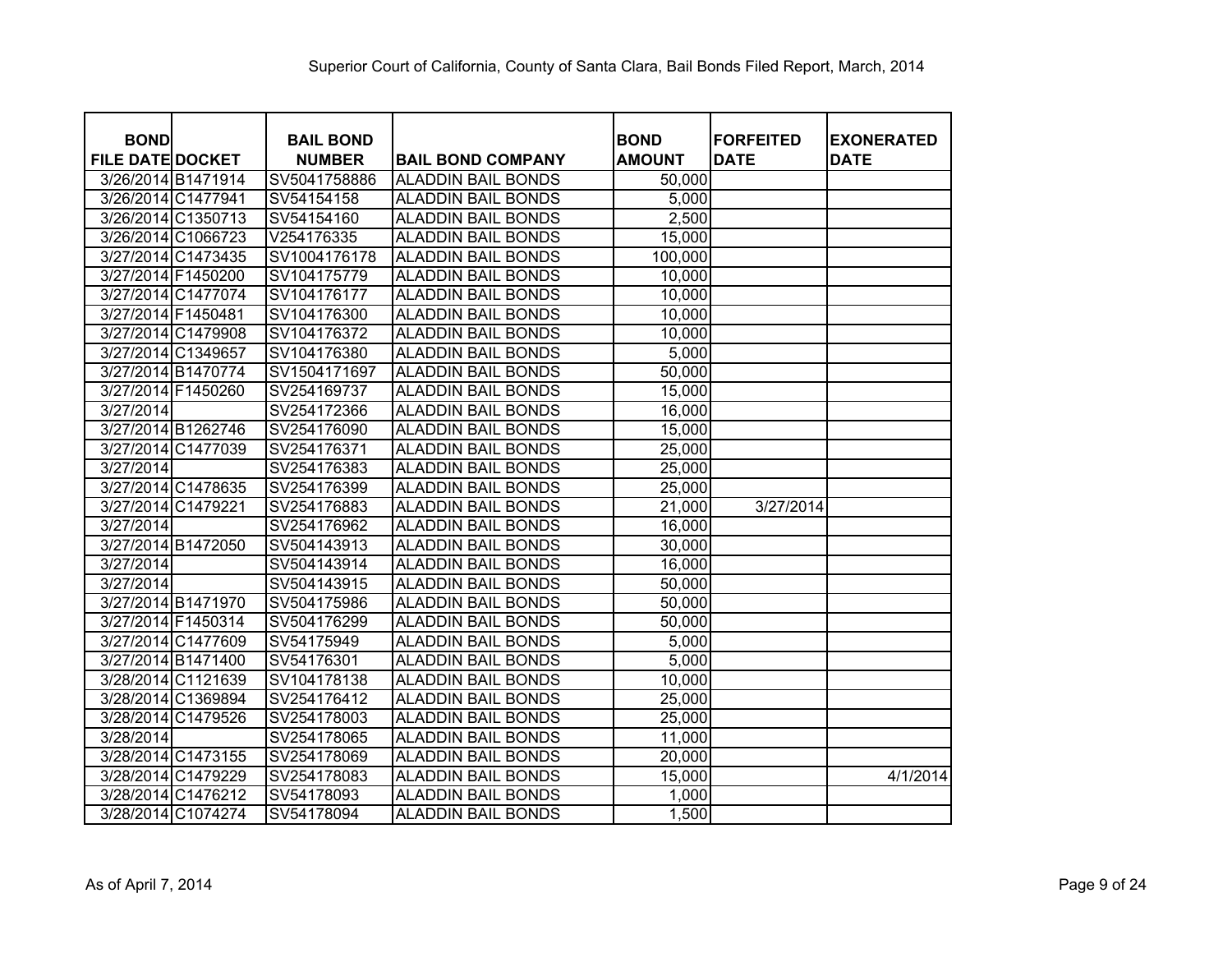| <b>BOND</b>             |                    | <b>BAIL BOND</b> |                                | <b>BOND</b>   | <b>IFORFEITED</b> | <b>EXONERATED</b> |
|-------------------------|--------------------|------------------|--------------------------------|---------------|-------------------|-------------------|
| <b>FILE DATE DOCKET</b> |                    | <b>NUMBER</b>    | <b>BAIL BOND COMPANY</b>       | <b>AMOUNT</b> | <b>DATE</b>       | <b>DATE</b>       |
|                         | 3/28/2014 C1475840 | SV54178095       | <b>ALADDIN BAIL BONDS</b>      | 1,500         |                   |                   |
|                         | 3/28/2014 C1246312 | SV54178096       | <b>ALADDIN BAIL BONDS</b>      | 1,500         |                   |                   |
|                         | 3/4/2014 F1348185  | 2014CC010796     | <b>ALICE CORTEZ BAIL BONDS</b> | 10,000        |                   |                   |
|                         | 3/11/2014 C1475920 | 2014AA067298     | <b>ALICE CORTEZ BAIL BONDS</b> | 5,000         |                   |                   |
| 3/12/2014 F1347108      |                    | 2014BB015500     | <b>ALICE CORTEZ BAIL BONDS</b> | 5,000         |                   |                   |
| 3/20/2014 F1036410      |                    | 2014AA067299     | <b>ALICE CORTEZ BAIL BONDS</b> | 5,000         |                   |                   |
|                         | 3/3/2014 C1478168  |                  | 5112478447 ALL PRO BAIL BONDS  | 11,000        |                   |                   |
|                         | 3/3/2014 C1371820  |                  | 5271878137 ALL PRO BAIL BONDS  | 25,000        |                   |                   |
| 3/3/2014                |                    |                  | 5271878249 ALL PRO BAIL BONDS  | 10,000        |                   |                   |
| 3/3/2014                |                    |                  | 5551082368 ALL PRO BAIL BONDS  | 30,000        |                   |                   |
|                         | 3/3/2014 C1474769  |                  | 5801877616 ALL PRO BAIL BONDS  | 4,000         | 3/3/2014          |                   |
|                         | 3/3/2014 C1475707  |                  | 5801877702 ALL PRO BAIL BONDS  | 2,000         | 3/3/2014          |                   |
|                         | 3/3/2014 C1360479  |                  | 5801904628 ALL PRO BAIL BONDS  | 5,000         | 3/3/2014          |                   |
|                         | 3/4/2014 B1366728  |                  | 5112478434 ALL PRO BAIL BONDS  | 10,000        |                   |                   |
|                         | 3/4/2014 C1474396  |                  | 5112478463 ALL PRO BAIL BONDS  | 6,000         |                   |                   |
|                         | 3/4/2014 C1477526  |                  | 5112478562 ALL PRO BAIL BONDS  | 10,000        |                   |                   |
|                         | 3/4/2014 B1471310  |                  | 5551086353 ALL PRO BAIL BONDS  | 37,000        |                   |                   |
|                         | 3/4/2014 C1478292  |                  | 5551103889 ALL PRO BAIL BONDS  | 40,000        |                   |                   |
|                         | 3/4/2014 B1369179  |                  | 5801877575 ALL PRO BAIL BONDS  | 1,000         |                   | 3/18/2014         |
|                         | 3/5/2014 C1115901  |                  | 5112448037 ALL PRO BAIL BONDS  | 10,000        |                   |                   |
|                         | 3/5/2014 C1474142  |                  | 5112485894 ALL PRO BAIL BONDS  | 10,000        |                   |                   |
|                         | 3/6/2014 B1048937  |                  | 5112478476 ALL PRO BAIL BONDS  | 10,000        |                   |                   |
|                         | 3/6/2014 F1450256  |                  | 5112478575 ALL PRO BAIL BONDS  | 10,000        | 4/4/2014          |                   |
| 3/6/2014                |                    |                  | 5112478629 ALL PRO BAIL BONDS  | 10,000        |                   |                   |
|                         | 3/6/2014 FF930604  |                  | 5801830974 ALL PRO BAIL BONDS  | 2,500         |                   | 3/7/2014          |
| 3/6/2014                |                    |                  | 5801877687 ALL PRO BAIL BONDS  | 5,000         |                   |                   |
|                         | 3/10/2014 B1471677 |                  | 5112478616 ALL PRO BAIL BONDS  | 10,000        |                   |                   |
| 3/10/2014 F1450275      |                    |                  | 5250003211 ALL PRO BAIL BONDS  | 200,000       |                   |                   |
| 3/10/2014               |                    |                  | 5271878111 ALL PRO BAIL BONDS  | 20,000        |                   |                   |
|                         | 3/10/2014 C1478660 |                  | 5271878294 ALL PRO BAIL BONDS  | 12,000        |                   |                   |
|                         | 3/10/2014 C1476992 |                  | 5271878306 ALL PRO BAIL BONDS  | 15,000        |                   |                   |
|                         | 3/10/2014 C1369876 |                  | 5551107340 ALL PRO BAIL BONDS  | 50,000        |                   |                   |
|                         | 3/10/2014 C1475993 |                  | 5801877690 ALL PRO BAIL BONDS  | 5,000         | 4/4/2014          |                   |
| 3/10/2014 C1475641      |                    |                  | 55510697586 ALL PRO BAIL BONDS | 50,000        |                   |                   |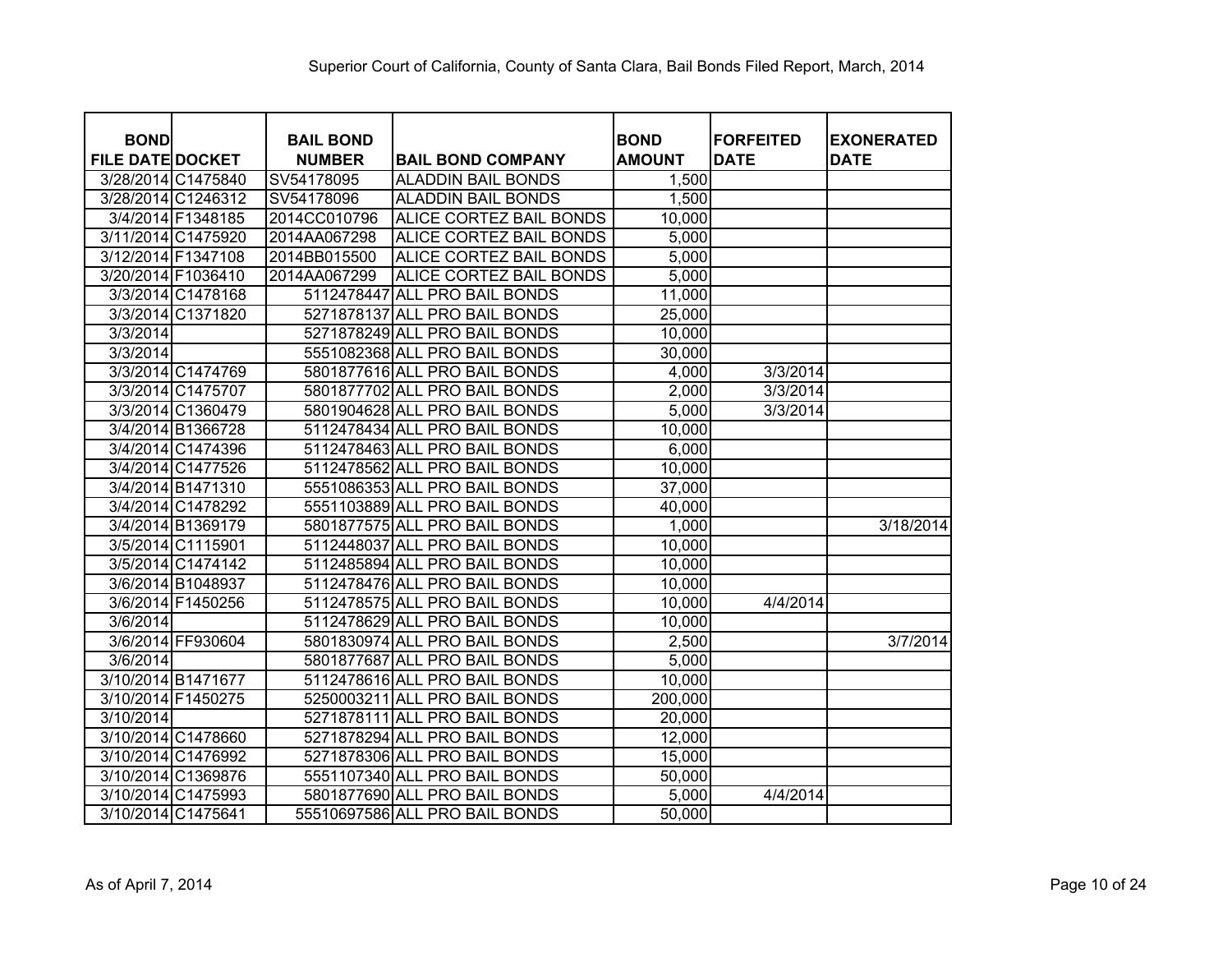| <b>BOND</b>             |                    | <b>BAIL BOND</b> |                               | <b>BOND</b>   | <b>IFORFEITED</b> | <b>EXONERATED</b> |
|-------------------------|--------------------|------------------|-------------------------------|---------------|-------------------|-------------------|
| <b>FILE DATE DOCKET</b> |                    | <b>NUMBER</b>    | <b>BAIL BOND COMPANY</b>      | <b>AMOUNT</b> | <b>DATE</b>       | <b>DATE</b>       |
|                         | 3/11/2014 B1470684 |                  | 580187761 ALL PRO BAIL BONDS  | 5,000         |                   |                   |
|                         | 3/11/2014 B1048695 |                  | 5112395186 ALL PRO BAIL BONDS | 10,000        |                   | 3/20/2014         |
| 3/11/2014               |                    |                  | 5112478632 ALL PRO BAIL BONDS | 10,000        |                   |                   |
| 3/11/2014               |                    |                  | 5271878070 ALL PRO BAIL BONDS | 15,000        |                   |                   |
|                         | 3/11/2014 B1370279 |                  | 5271878083 ALL PRO BAIL BONDS | 15,000        |                   |                   |
|                         | 3/11/2014 F1450483 |                  | 5271878153 ALL PRO BAIL BONDS | 22,000        |                   |                   |
|                         | 3/11/2014 C1478658 |                  | 5271878319 ALL PRO BAIL BONDS | 15,000        |                   |                   |
|                         | 3/11/2014 C1476081 |                  | 5551107803 ALL PRO BAIL BONDS | 50,000        |                   |                   |
| 3/11/2014               |                    |                  | 5801877591 ALL PRO BAIL BONDS | 1,000         |                   |                   |
| 3/11/2014               |                    |                  | 5801877674 ALL PRO BAIL BONDS | 5,000         |                   |                   |
|                         | 3/12/2014 B1470368 |                  | 5112478702 ALL PRO BAIL BONDS | 10,000        |                   |                   |
|                         | 3/12/2014 C1478899 |                  | 5271878405 ALL PRO BAIL BONDS | 15,000        | 3/24/2014         | 3/28/2014         |
|                         | 3/12/2014 C1359677 |                  | 5801830990 ALL PRO BAIL BONDS | 5,000         |                   |                   |
|                         | 3/12/2014 C1241359 |                  | 5801831009 ALL PRO BAIL BONDS | 2,000         |                   |                   |
| 3/12/2014 B1471291      |                    |                  | 5801877603 ALL PRO BAIL BONDS | 5,000         |                   |                   |
|                         | 3/13/2014 C1477862 |                  | 5271878278 ALL PRO BAIL BONDS | 20,000        | 3/17/2014         |                   |
|                         | 3/13/2014 F1241406 |                  | 5271878281 ALL PRO BAIL BONDS | 20,000        |                   |                   |
| 3/14/2014 C1478871      |                    |                  | 5112478588 ALL PRO BAIL BONDS | 11,000        | 3/26/2014         | 4/3/2014          |
| 3/14/2014               |                    |                  | 5271878393 ALL PRO BAIL BONDS | 16,000        |                   |                   |
|                         | 3/17/2014 C1479235 |                  | 5112478687 ALL PRO BAIL BONDS | 10,000        | 3/28/2014         |                   |
| 3/17/2014               |                    |                  | 5271878182 ALL PRO BAIL BONDS | 25,000        |                   |                   |
|                         | 3/17/2014 C1478698 |                  | 5551107353 ALL PRO BAIL BONDS | 30,000        |                   |                   |
|                         | 3/18/2014 C1477998 |                  | 5105385170 ALL PRO BAIL BONDS | 85,000        |                   |                   |
|                         | 3/18/2014 C1365459 |                  | 5112478489 ALL PRO BAIL BONDS | 2,000         |                   |                   |
|                         | 3/18/2014 B1470470 |                  | 5271878179 ALL PRO BAIL BONDS | 25,000        |                   |                   |
| 3/18/2014               |                    |                  | 5271878252 ALL PRO BAIL BONDS | 16,000        |                   |                   |
| 3/18/2014               |                    |                  | 5271878380 ALL PRO BAIL BONDS | 25,000        |                   |                   |
| 3/18/2014 F1450561      |                    |                  | 5551107311 ALL PRO BAIL BONDS | 30,000        |                   |                   |
|                         | 3/18/2014 B1471064 |                  | 5801904714 ALL PRO BAIL BONDS | 5,000         |                   |                   |
| 3/19/2014 F1450535      |                    |                  | 5112478591 ALL PRO BAIL BONDS | 10,000        |                   |                   |
| 3/19/2014               |                    |                  | 5271878377 ALL PRO BAIL BONDS | 25,000        |                   |                   |
|                         | 3/20/2014 B1369584 |                  | 5271843508 ALL PRO BAIL BONDS | 25,000        |                   |                   |
|                         | 3/21/2014 C1478701 |                  | 5271843566 ALL PRO BAIL BONDS | 25,000        |                   |                   |
|                         | 3/21/2014 C1479256 |                  | 5551107337 ALL PRO BAIL BONDS | 50,000        |                   |                   |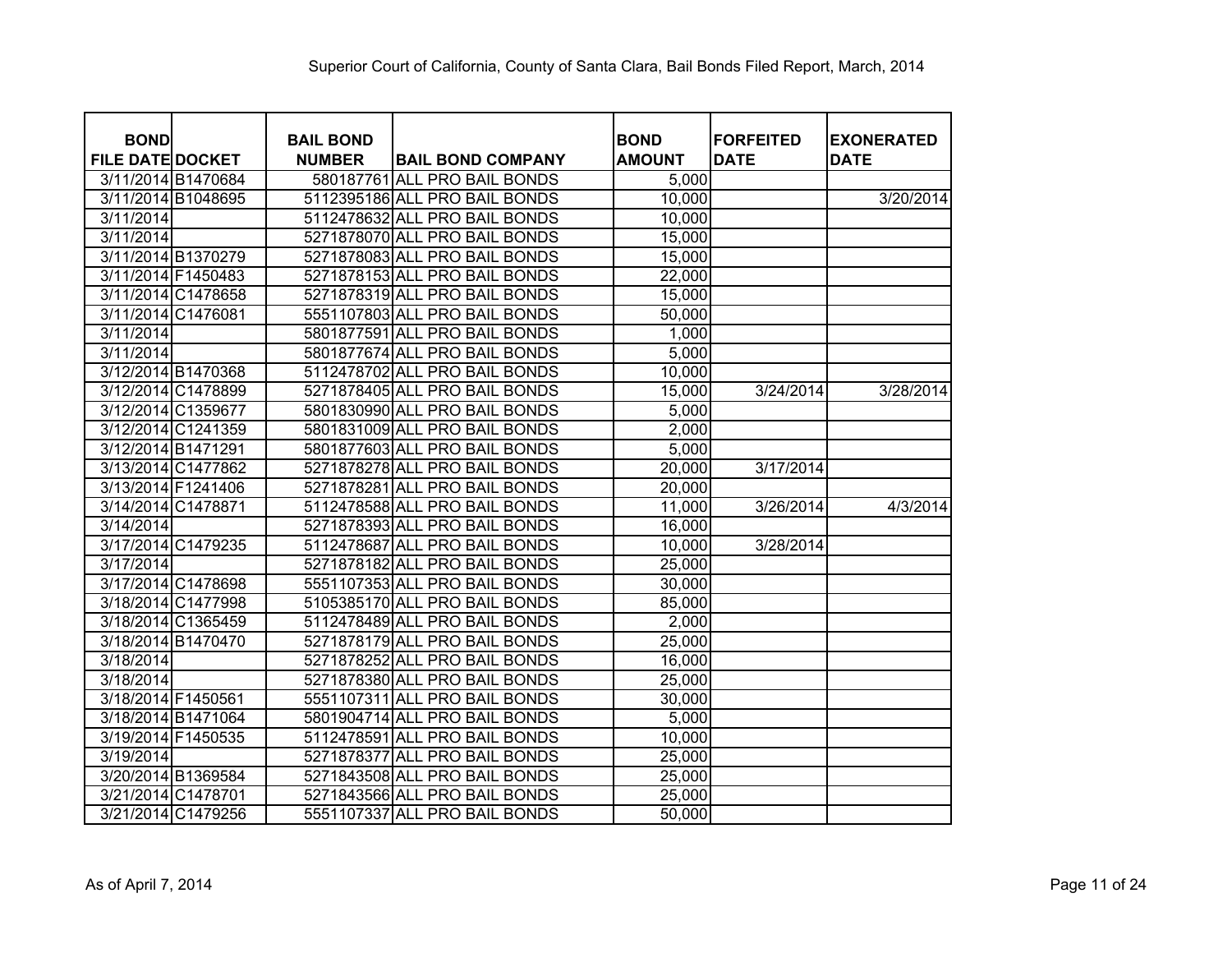| <b>BOND</b>             |                    | <b>BAIL BOND</b> |                               | <b>BOND</b>   | <b>FORFEITED</b> | <b>EXONERATED</b> |
|-------------------------|--------------------|------------------|-------------------------------|---------------|------------------|-------------------|
| <b>FILE DATE DOCKET</b> |                    | <b>NUMBER</b>    | <b>BAIL BOND COMPANY</b>      | <b>AMOUNT</b> | <b>DATE</b>      | <b>DATE</b>       |
| 3/21/2014 B1471724      |                    |                  | 5551107366 ALL PRO BAIL BONDS | 50,000        |                  |                   |
| 3/21/2014 C1479026      |                    |                  | 5551119987 ALL PRO BAIL BONDS | 35,000        |                  |                   |
| 3/21/2014 C1477830      |                    |                  | 5801904701 ALL PRO BAIL BONDS | 5,000         |                  |                   |
| 3/24/2014               |                    |                  | 5271878335 ALL PRO BAIL BONDS | 20,000        |                  |                   |
| 3/24/2014               |                    |                  | 5271896575 ALL PRO BAIL BONDS | 25,000        |                  |                   |
| 3/24/2014               |                    |                  | 5801904699 ALL PRO BAIL BONDS | 5,000         |                  |                   |
| 3/25/2014               |                    |                  | 5105385167 ALL PRO BAIL BONDS | 60,000        |                  |                   |
| 3/25/2014               |                    |                  | 5112478757 ALL PRO BAIL BONDS | 10,000        |                  |                   |
| 3/25/2014 C1360656      |                    |                  | 5551118302 ALL PRO BAIL BONDS | 50,000        |                  |                   |
| 3/25/2014               |                    |                  | 5801830958 ALL PRO BAIL BONDS | 5,000         |                  |                   |
| 3/26/2014 F1346386      |                    |                  | 5112478661 ALL PRO BAIL BONDS | 10,000        |                  |                   |
| 3/26/2014 F1244800      |                    |                  | 5112478674 ALL PRO BAIL BONDS | 10,000        |                  |                   |
| 3/26/2014               |                    |                  | 5112509217 ALL PRO BAIL BONDS | 11,000        |                  |                   |
| 3/26/2014 F1347754      |                    |                  | 5112509220 ALL PRO BAIL BONDS | 10,000        |                  |                   |
| 3/26/2014 C1358311      |                    |                  | 5271896562 ALL PRO BAIL BONDS | 20,000        |                  |                   |
| 3/26/2014               |                    |                  | 5801830932 ALL PRO BAIL BONDS | 5,000         |                  |                   |
| 3/27/2014               |                    |                  | 5105390792 ALL PRO BAIL BONDS | 100,000       |                  |                   |
| 3/27/2014 C1476426      |                    |                  | 5112509204 ALL PRO BAIL BONDS | 5,000         |                  |                   |
|                         | 3/27/2014 CC804906 |                  | 5271896658 ALL PRO BAIL BONDS | 15,000        |                  |                   |
| 3/27/2014 C1476579      |                    |                  | 5271896687 ALL PRO BAIL BONDS | 20,000        |                  |                   |
| 3/27/2014 C1083604      |                    |                  | 5801904660 ALL PRO BAIL BONDS | 5,000         |                  |                   |
| 3/28/2014               |                    |                  | 5551107324 ALL PRO BAIL BONDS | 52,000        |                  |                   |
| 3/28/2014 C1370883      |                    |                  | 5551107410 ALL PRO BAIL BONDS | 35,000        |                  |                   |
| 3/28/2014 C1245764      |                    |                  | 5551107423 ALL PRO BAIL BONDS | 50,000        |                  |                   |
| 3/28/2014 C1239241      |                    |                  | 5551107436 ALL PRO BAIL BONDS | 50,000        |                  |                   |
| 3/6/2014                |                    | IS50K91627       | <b>AMIGO BAIL BONDS</b>       | 20,000        |                  |                   |
| 3/11/2014 C1359819      |                    | IS50K98183       | <b>AMIGO BAIL BONDS</b>       | 5,000         |                  |                   |
| 3/18/2014 C1476568      |                    | IS30K155449      | <b>AMIGO BAIL BONDS</b>       | 5,000         |                  |                   |
| 3/18/2014 B1471099      |                    | IS50K91461       | <b>AMIGO BAIL BONDS</b>       | 5,000         |                  |                   |
| 3/25/2014 C1477172      |                    | IS50K98344       | <b>AMIGO BAIL BONDS</b>       | 15,000        |                  |                   |
| 3/3/2014                |                    | T1050453909      | <b>BAD BOYS BAIL BONDS</b>    | 7,500         |                  |                   |
|                         | 3/3/2014 C1369185  | T1050454410      | <b>BAD BOYS BAIL BONDS</b>    | 10,000        |                  |                   |
|                         | 3/3/2014 C1474794  | T1050454413      | <b>BAD BOYS BAIL BONDS</b>    | 10,000        |                  |                   |
|                         | 3/3/2014 C1478310  | T1050454416      | <b>BAD BOYS BAIL BONDS</b>    | 6,000         | 3/27/2014        |                   |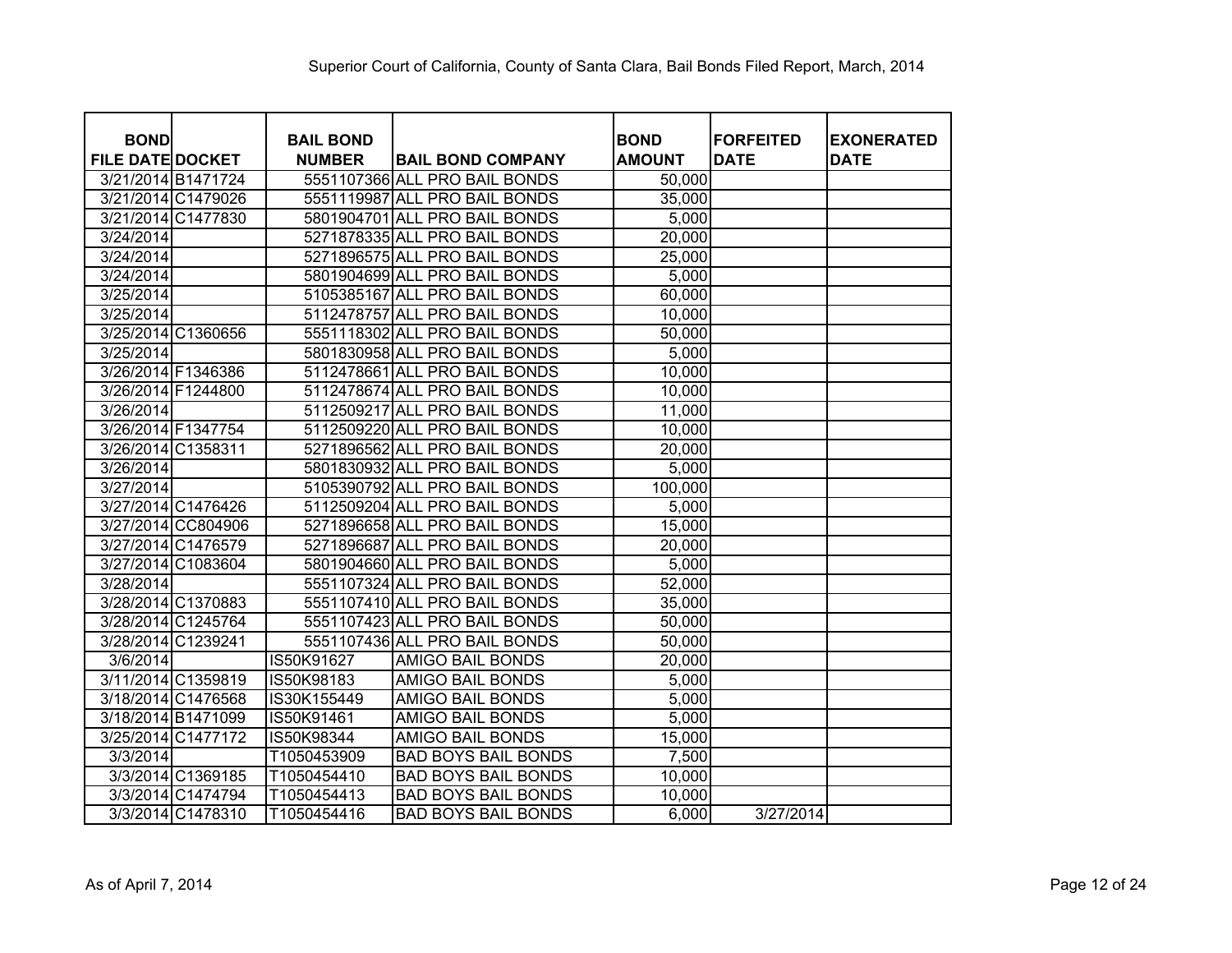| <b>BOND</b>             | <b>BAIL BOND</b> |                            | <b>BOND</b>   | <b>FORFEITED</b> | <b>EXONERATED</b> |
|-------------------------|------------------|----------------------------|---------------|------------------|-------------------|
| <b>FILE DATE DOCKET</b> | <b>NUMBER</b>    | <b>BAIL BOND COMPANY</b>   | <b>AMOUNT</b> | <b>DATE</b>      | <b>DATE</b>       |
| 3/3/2014                | T2550447314      | <b>BAD BOYS BAIL BONDS</b> | 20,000        |                  |                   |
| 3/3/2014                | T2550450800      | <b>BAD BOYS BAIL BONDS</b> | 15,000        |                  |                   |
| 3/3/2014 C1478537       | T2550454437      | <b>BAD BOYS BAIL BONDS</b> | 23,000        |                  | 3/17/2014         |
| 3/3/2014                | T5050453934      | <b>BAD BOYS BAIL BONDS</b> | 40,000        |                  |                   |
| 3/3/2014                | T5050454097      | <b>BAD BOYS BAIL BONDS</b> | 30,000        |                  |                   |
| 3/4/2014 B1471502       | T1050450785      | <b>BAD BOYS BAIL BONDS</b> | 10,000        |                  |                   |
| 3/4/2014 F1348573       | T1050450786      | <b>BAD BOYS BAIL BONDS</b> | 10,000        |                  |                   |
| 3/4/2014 B1471155       | T1050450787      | <b>BAD BOYS BAIL BONDS</b> | 10,000        |                  |                   |
| 3/4/2014 C1479382       | T1050454411      | <b>BAD BOYS BAIL BONDS</b> | 10,000        |                  |                   |
| 3/4/2014 F1348601       | T1050454414      | <b>BAD BOYS BAIL BONDS</b> | 10,000        |                  |                   |
| 3/4/2014 F1349374       | T1050454415      | <b>BAD BOYS BAIL BONDS</b> | 10,000        |                  |                   |
| 3/4/2014                | T2550447320      | <b>BAD BOYS BAIL BONDS</b> | 25,000        |                  |                   |
| 3/4/2014 B1471125       | T2550450796      | <b>BAD BOYS BAIL BONDS</b> | 25,000        |                  |                   |
| 3/4/2014 B1471502       | T2550450797      | <b>BAD BOYS BAIL BONDS</b> | 15,000        |                  |                   |
| 3/4/2014 F1450423       | T2550450799      | <b>BAD BOYS BAIL BONDS</b> | 11,000        | 3/18/2014        |                   |
| 3/4/2014 C1475883       | T2550453914      | <b>BAD BOYS BAIL BONDS</b> | 20,000        |                  |                   |
| 3/4/2014                | T2550454438      | <b>BAD BOYS BAIL BONDS</b> | 15,000        |                  |                   |
| 3/4/2014                | T2550454439      | <b>BAD BOYS BAIL BONDS</b> | 16,000        |                  |                   |
| 3/4/2014                | T2550454440      | <b>BAD BOYS BAIL BONDS</b> | 25,000        |                  |                   |
| 3/4/2014 C1477259       | T2550454443      | <b>BAD BOYS BAIL BONDS</b> | 20,000        |                  |                   |
| 3/4/2014                | T2550455118      | <b>BAD BOYS BAIL BONDS</b> | 25,000        |                  |                   |
| 3/4/2014 C1475731       | T550454397       | <b>BAD BOYS BAIL BONDS</b> | 5,000         |                  |                   |
| 3/5/2014 C1479445       | T2550454292      | <b>BAD BOYS BAIL BONDS</b> | 16,000        |                  |                   |
| 3/5/2014                | T2550454434      | <b>BAD BOYS BAIL BONDS</b> | 15,000        |                  |                   |
| 3/5/2014                | T2550454435      | <b>BAD BOYS BAIL BONDS</b> | 15,000        |                  |                   |
| 3/6/2014 F1450251       | T1050454418      | <b>BAD BOYS BAIL BONDS</b> | 7,500         |                  |                   |
| 3/6/2014 T3176504       | T1050455102      | <b>BAD BOYS BAIL BONDS</b> | 10,000        |                  |                   |
| 3/6/2014 B1470708       | T550454263       | <b>BAD BOYS BAIL BONDS</b> | 5,000         |                  |                   |
| 3/6/2014 B1470362       | T550454695       | <b>BAD BOYS BAIL BONDS</b> | 5,000         |                  |                   |
| 3/7/2014 C1472258       | T1050455266      | <b>BAD BOYS BAIL BONDS</b> | 7,000         |                  |                   |
| 3/7/2014                | T2550454295      | <b>BAD BOYS BAIL BONDS</b> | 16,000        |                  |                   |
| 3/10/2014               | T2550454294      | <b>BAD BOYS BAIL BONDS</b> | 25,000        |                  |                   |
| 3/10/2014 C1371205      | T2550455125      | <b>BAD BOYS BAIL BONDS</b> | 25,000        |                  |                   |
| 3/10/2014               | T2550455304      | <b>BAD BOYS BAIL BONDS</b> | 16,000        |                  |                   |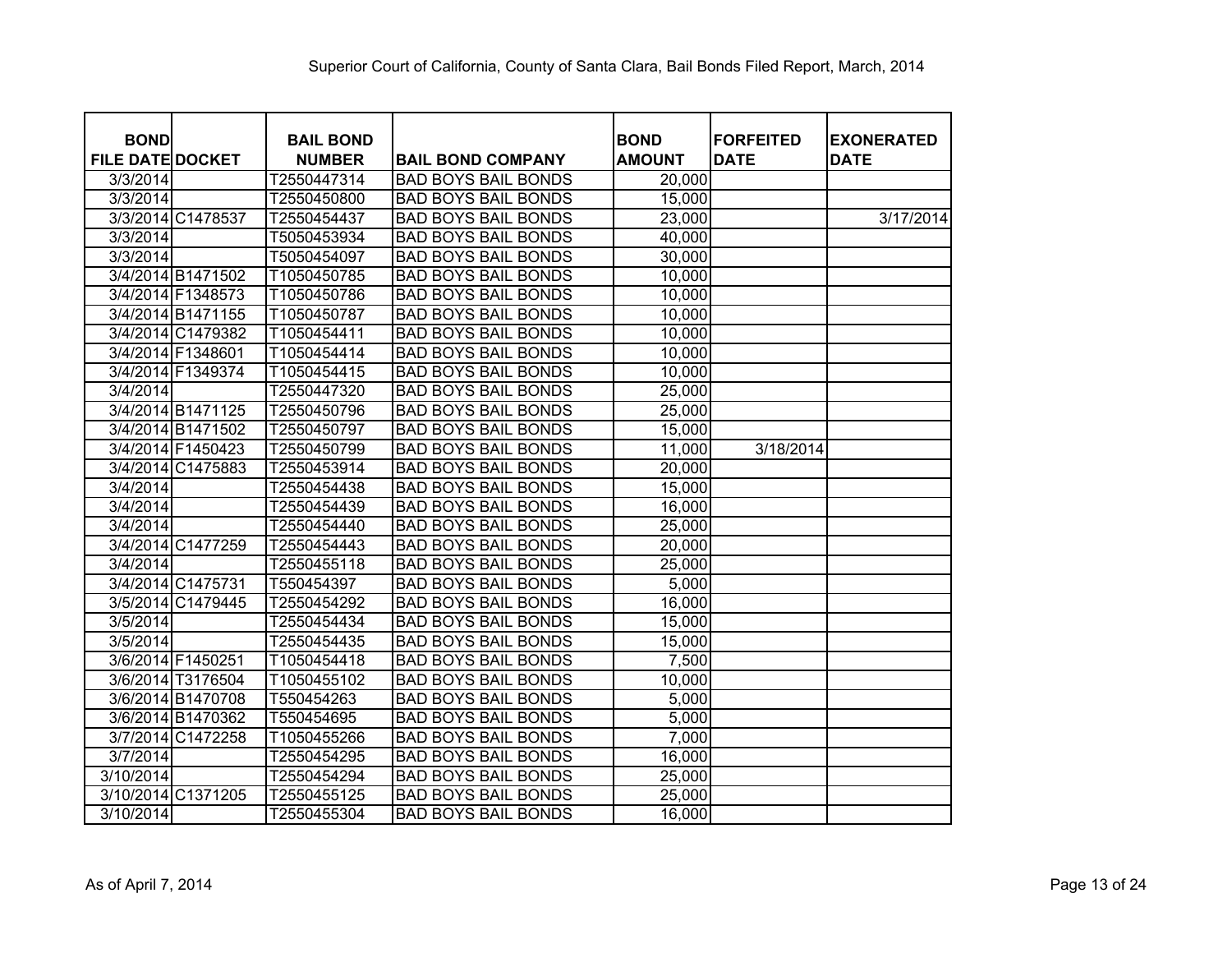| <b>BOND</b>             |                    | <b>BAIL BOND</b> |                            | <b>BOND</b>   | <b>FORFEITED</b> | <b>EXONERATED</b> |
|-------------------------|--------------------|------------------|----------------------------|---------------|------------------|-------------------|
| <b>FILE DATE DOCKET</b> |                    | <b>NUMBER</b>    | <b>BAIL BOND COMPANY</b>   | <b>AMOUNT</b> | <b>DATE</b>      | <b>DATE</b>       |
| 3/10/2014               |                    | T2550455305      | <b>BAD BOYS BAIL BONDS</b> | 25,000        |                  |                   |
|                         | 3/10/2014 C1121526 | T50050455167     | <b>BAD BOYS BAIL BONDS</b> | 150,000       |                  |                   |
|                         | 3/10/2014 C1479012 | T5050454461      | <b>BAD BOYS BAIL BONDS</b> | 30,000        |                  |                   |
|                         | 3/10/2014 C1360346 | T550455090       | <b>BAD BOYS BAIL BONDS</b> | 500           |                  |                   |
|                         | 3/10/2014 C1237433 | T550455239       | <b>BAD BOYS BAIL BONDS</b> | 100           |                  |                   |
|                         | 3/10/2014 C1232579 | T550455247       | <b>BAD BOYS BAIL BONDS</b> | 5,000         |                  |                   |
|                         | 3/11/2014 C1478214 | T10050447552     | <b>BAD BOYS BAIL BONDS</b> | 100,000       |                  |                   |
|                         | 3/11/2014 C1476304 | T10050454485     | <b>BAD BOYS BAIL BONDS</b> | 100,000       |                  |                   |
|                         | 3/11/2014 B1471774 | T1050455267      | <b>BAD BOYS BAIL BONDS</b> | 6,000         |                  |                   |
| 3/11/2014               |                    | T1050455270      | <b>BAD BOYS BAIL BONDS</b> | 10,000        |                  |                   |
| 3/11/2014               |                    | T1050455271      | <b>BAD BOYS BAIL BONDS</b> | 10,000        |                  |                   |
|                         | 3/11/2014 C1475858 | T2550454436      | <b>BAD BOYS BAIL BONDS</b> | 15,000        |                  |                   |
| 3/11/2014               |                    | T2550455126      | <b>BAD BOYS BAIL BONDS</b> | 25,000        |                  |                   |
|                         | 3/11/2014 C1479650 | T2550455303      | <b>BAD BOYS BAIL BONDS</b> | 15,000        |                  |                   |
| 3/11/2014 B1471071      |                    | T5050454300      | <b>BAD BOYS BAIL BONDS</b> | 50,000        |                  |                   |
| 3/11/2014               |                    | T5050454762      | <b>BAD BOYS BAIL BONDS</b> | 45,000        |                  |                   |
|                         | 3/11/2014 C1475048 | T550446310       | <b>BAD BOYS BAIL BONDS</b> | 5,000         |                  |                   |
|                         | 3/11/2014 C1473265 | T550454262       | <b>BAD BOYS BAIL BONDS</b> | 5,000         |                  |                   |
|                         | 3/12/2014 C1479242 | T1050455268      | <b>BAD BOYS BAIL BONDS</b> | 10,000        |                  |                   |
| 3/12/2014               |                    | T5050454761      | <b>BAD BOYS BAIL BONDS</b> | 25,000        |                  |                   |
| 3/12/2014               |                    | T550458671       | <b>BAD BOYS BAIL BONDS</b> | 5,000         |                  |                   |
|                         | 3/13/2014 C1476256 | T2550455307      | <b>BAD BOYS BAIL BONDS</b> | 20,000        |                  |                   |
| 3/13/2014               |                    | T2550458719      | <b>BAD BOYS BAIL BONDS</b> | 11,000        |                  |                   |
|                         | 3/13/2014 C1372129 | T5050454301      | <b>BAD BOYS BAIL BONDS</b> | 30,000        |                  |                   |
|                         | 3/13/2014 C1475570 | T550454261       | <b>BAD BOYS BAIL BONDS</b> | 5,000         |                  |                   |
| 3/13/2014 B1471101      |                    | T550454396       | <b>BAD BOYS BAIL BONDS</b> | 5,000         |                  |                   |
|                         | 3/13/2014 C1475214 | T550455089       | <b>BAD BOYS BAIL BONDS</b> | 5,000         |                  |                   |
| 3/14/2014               |                    | T1050458682      | <b>BAD BOYS BAIL BONDS</b> | 10,000        |                  |                   |
|                         | 3/17/2014 C1474796 | T10050454484     | <b>BAD BOYS BAIL BONDS</b> | 100,000       |                  |                   |
| 3/17/2014               |                    | T5050458726      | <b>BAD BOYS BAIL BONDS</b> | 40,000        |                  |                   |
| 3/17/2014               |                    | T550455091       | <b>BAD BOYS BAIL BONDS</b> | 5,000         |                  |                   |
|                         | 3/17/2014 C1366467 | T550455240       | <b>BAD BOYS BAIL BONDS</b> | 5,000         |                  |                   |
|                         | 3/18/2014 B1471854 | T10050455351     | <b>BAD BOYS BAIL BONDS</b> | 52,000        |                  |                   |
|                         | 3/18/2014 C1474720 | T1050442123      | <b>BAD BOYS BAIL BONDS</b> | 10,000        |                  |                   |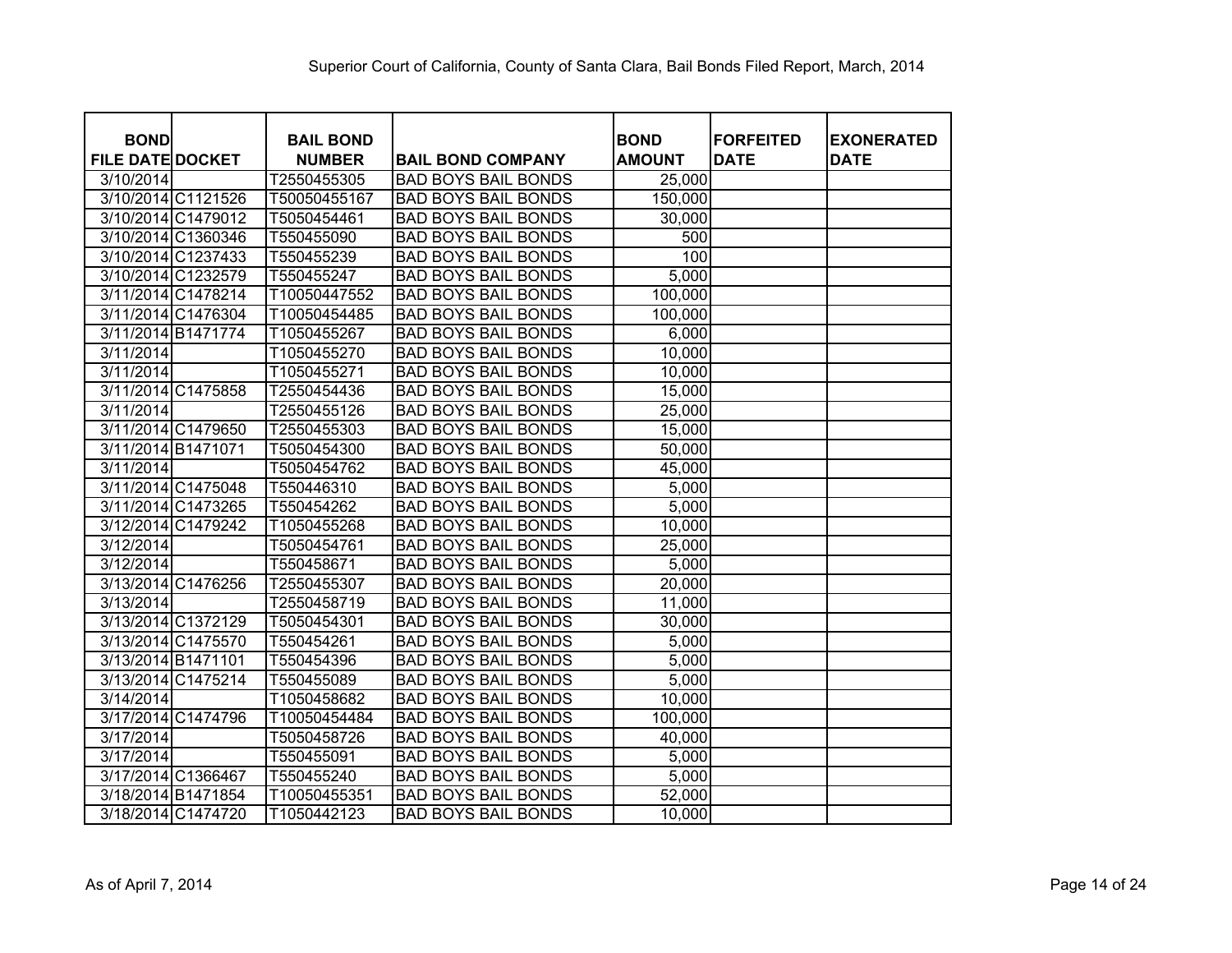| <b>BOND</b>             |                    | <b>BAIL BOND</b> |                            | <b>BOND</b>   | <b>FORFEITED</b> | <b>EXONERATED</b> |
|-------------------------|--------------------|------------------|----------------------------|---------------|------------------|-------------------|
| <b>FILE DATE DOCKET</b> |                    | <b>NUMBER</b>    | <b>BAIL BOND COMPANY</b>   | <b>AMOUNT</b> | <b>DATE</b>      | <b>DATE</b>       |
|                         | 3/18/2014 C1349120 | T1050447464      | <b>BAD BOYS BAIL BONDS</b> | 6,000         |                  |                   |
|                         | 3/18/2014 B1471290 | T1050455269      | <b>BAD BOYS BAIL BONDS</b> | 10,000        |                  |                   |
| 3/18/2014               |                    | T1050458686      | <b>BAD BOYS BAIL BONDS</b> | 10,000        |                  |                   |
| 3/18/2014               |                    | T2550458714      | <b>BAD BOYS BAIL BONDS</b> | 25,000        |                  |                   |
|                         | 3/18/2014 B1471841 | T2550458715      | <b>BAD BOYS BAIL BONDS</b> | 25,000        |                  |                   |
| 3/18/2014               |                    | T2550458718      | <b>BAD BOYS BAIL BONDS</b> | 20,000        |                  |                   |
|                         | 3/18/2014 C1475490 | T5050454303      | <b>BAD BOYS BAIL BONDS</b> | 50,000        |                  |                   |
|                         | 3/18/2014 C1476300 | T550455238       | <b>BAD BOYS BAIL BONDS</b> | 1,000         |                  |                   |
| 3/19/2014               |                    | T1050458687      | <b>BAD BOYS BAIL BONDS</b> | 10,000        |                  |                   |
|                         | 3/19/2014 C1478592 | T1050458689      | <b>BAD BOYS BAIL BONDS</b> | 10,000        |                  |                   |
|                         | 3/19/2014 C1475324 | T2550454753      | <b>BAD BOYS BAIL BONDS</b> | 15,000        |                  |                   |
| 3/19/2014               | 213441             | T50050458853     | <b>BAD BOYS BAIL BONDS</b> | 300,000       |                  |                   |
|                         | 3/19/2014 C1364064 | T5050455331      | <b>BAD BOYS BAIL BONDS</b> | 40,000        |                  | 4/3/2014          |
| 3/19/2014               |                    | T5050458728      | <b>BAD BOYS BAIL BONDS</b> | 35,000        |                  |                   |
|                         | 3/20/2014 C1350555 | T2550458713      | <b>BAD BOYS BAIL BONDS</b> | 25,000        |                  |                   |
| 3/20/2014               |                    | T5050454764      | <b>BAD BOYS BAIL BONDS</b> | 36,000        |                  |                   |
|                         | 3/20/2014 B1471946 | T7550454110      | <b>BAD BOYS BAIL BONDS</b> | 60,000        |                  |                   |
| 3/24/2014               |                    | T1050458915      | <b>BAD BOYS BAIL BONDS</b> | 10,000        |                  |                   |
| 3/24/2014               |                    | T1050458916      | <b>BAD BOYS BAIL BONDS</b> | 10,000        |                  |                   |
|                         | 3/24/2014 C1479414 | T2550458712      | <b>BAD BOYS BAIL BONDS</b> | 25,000        |                  |                   |
| 3/24/2014               |                    | T2550458936      | <b>BAD BOYS BAIL BONDS</b> | 16,000        |                  |                   |
| 3/24/2014               |                    | T5050458953      | <b>BAD BOYS BAIL BONDS</b> | 35,000        |                  |                   |
|                         | 3/25/2014 C1479524 | T1050458683      | <b>BAD BOYS BAIL BONDS</b> | 10,000        |                  |                   |
|                         | 3/25/2014 C1477170 | T2550450212      | <b>BAD BOYS BAIL BONDS</b> | 10,000        |                  |                   |
| 3/25/2014               |                    | T2550458717      | <b>BAD BOYS BAIL BONDS</b> | 15,000        |                  |                   |
|                         | 3/25/2014 B1472008 | T7550458846      | <b>BAD BOYS BAIL BONDS</b> | 75,000        |                  |                   |
|                         | 3/26/2014 C1369758 | T10050455354     | <b>BAD BOYS BAIL BONDS</b> | 100,000       |                  |                   |
|                         | 3/26/2014 C1473153 | T1050458688      | <b>BAD BOYS BAIL BONDS</b> | 10,000        |                  |                   |
|                         | 3/26/2014 F1450438 | T5050454302      | <b>BAD BOYS BAIL BONDS</b> | 50,000        |                  |                   |
| 3/26/2014               |                    | T550458672       | <b>BAD BOYS BAIL BONDS</b> | 5,000         |                  |                   |
| 3/27/2014               |                    | T10050458741     | <b>BAD BOYS BAIL BONDS</b> | 75,000        |                  |                   |
| 3/27/2014               |                    | T10050458969     | <b>BAD BOYS BAIL BONDS</b> | 60,000        |                  |                   |
|                         | 3/27/2014 C1472617 | T1050458913      | <b>BAD BOYS BAIL BONDS</b> | 7,500         |                  |                   |
|                         | 3/27/2014 C1477942 | T1050459020      | <b>BAD BOYS BAIL BONDS</b> | 7,500         |                  |                   |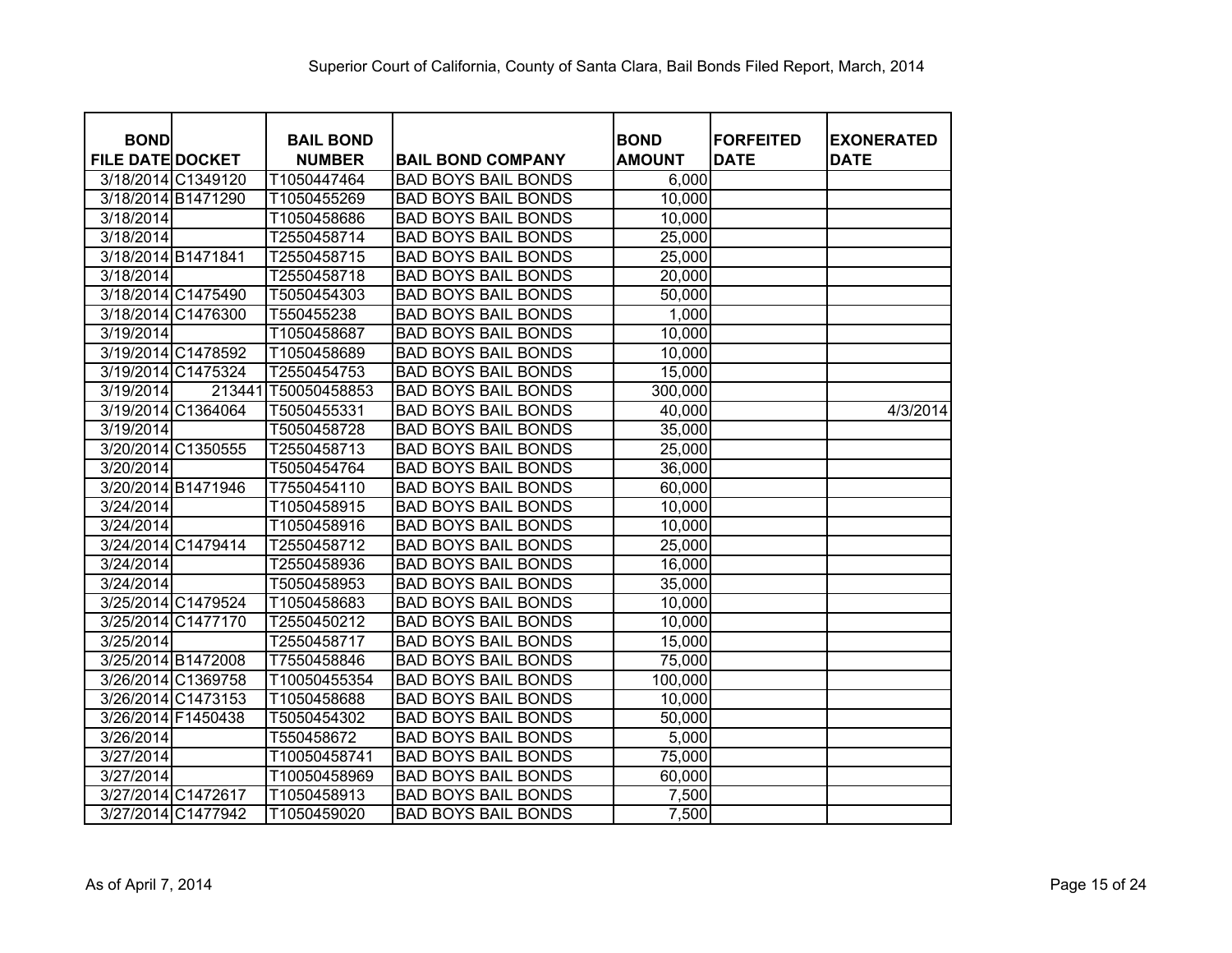| <b>BOND</b>             |                    | <b>BAIL BOND</b> |                                | <b>BOND</b>   | <b>FORFEITED</b> | <b>EXONERATED</b> |
|-------------------------|--------------------|------------------|--------------------------------|---------------|------------------|-------------------|
| <b>FILE DATE DOCKET</b> |                    | <b>NUMBER</b>    | <b>BAIL BOND COMPANY</b>       | <b>AMOUNT</b> | <b>DATE</b>      | <b>DATE</b>       |
|                         | 3/27/2014 C1473122 | T1050459021      | <b>BAD BOYS BAIL BONDS</b>     | 10,000        |                  |                   |
|                         | 3/27/2014 C1477796 | T1050459022      | <b>BAD BOYS BAIL BONDS</b>     | 6,000         |                  |                   |
|                         | 3/27/2014 C1356978 | T1050459248      | <b>BAD BOYS BAIL BONDS</b>     | 10,000        |                  |                   |
| 3/27/2014 F1449947      |                    | T2550437778      | <b>BAD BOYS BAIL BONDS</b>     | 25,000        |                  |                   |
|                         | 3/27/2014 C1476137 | T2550458932      | <b>BAD BOYS BAIL BONDS</b>     | 20,000        |                  |                   |
|                         | 3/27/2014 B1472050 | T2550458933      | <b>BAD BOYS BAIL BONDS</b>     | 11,000        |                  |                   |
|                         | 3/27/2014 C1478228 | T550455092       | <b>BAD BOYS BAIL BONDS</b>     | 5,000         |                  |                   |
|                         | 3/27/2014 C1476575 | T550455237       | <b>BAD BOYS BAIL BONDS</b>     | 5,000         |                  |                   |
|                         | 3/27/2014 C1070786 | T55048896        | <b>BAD BOYS BAIL BONDS</b>     | 5,000         |                  |                   |
| 3/28/2014               |                    | T2550458716      | <b>BAD BOYS BAIL BONDS</b>     | 25,000        |                  |                   |
|                         | 3/28/2014 C1353917 | T5050442663      | <b>BAD BOYS BAIL BONDS</b>     | 10,000        |                  |                   |
| 3/28/2014               |                    | T5050458950      | <b>BAD BOYS BAIL BONDS</b>     | 6,000         |                  |                   |
|                         | 3/27/2014 C1476839 | S1002147053      | <b>BAIL BONDS MADE EASY</b>    | 10,000        |                  |                   |
| 3/3/2014                |                    | FCS101265004     | <b>BAIL HOTLINE BAIL BONDS</b> | 10,000        |                  |                   |
|                         | 3/3/2014 C1479929  | FCS101265009     | <b>BAIL HOTLINE BAIL BONDS</b> | 10,000        |                  |                   |
| 3/3/2014                |                    | FCS251270506     | <b>BAIL HOTLINE BAIL BONDS</b> | 15,000        |                  |                   |
| 3/3/2014                |                    | FCS251270510     | <b>BAIL HOTLINE BAIL BONDS</b> | 25,000        |                  |                   |
|                         | 3/3/2014 C1477212  | FCS501265306     | <b>BAIL HOTLINE BAIL BONDS</b> | 30,000        |                  |                   |
|                         | 3/3/2014 C1477916  | FCS501265307     | <b>BAIL HOTLINE BAIL BONDS</b> | 26,000        |                  |                   |
|                         | 3/4/2014 C1477202  | FCS1001270722    | <b>BAIL HOTLINE BAIL BONDS</b> | 86,000        |                  |                   |
|                         | 3/4/2014 B1370117  | FCS101265006     | <b>BAIL HOTLINE BAIL BONDS</b> | 10,000        |                  |                   |
|                         | 3/4/2014 F1450396  | FCS101265008     | <b>BAIL HOTLINE BAIL BONDS</b> | 10,000        |                  |                   |
|                         | 3/4/2014 F1449554  | FCS2501225537    | <b>BAIL HOTLINE BAIL BONDS</b> | 200,000       |                  | 4/1/2014          |
|                         | 3/4/2014 F1450657  | FCS251230347     | <b>BAIL HOTLINE BAIL BONDS</b> | 15,000        |                  |                   |
| 3/4/2014                |                    | FCS251230348     | <b>BAIL HOTLINE BAIL BONDS</b> | 22,000        |                  |                   |
|                         | 3/4/2014 C1479853  | FCS251248144     | <b>BAIL HOTLINE BAIL BONDS</b> | 22,000        |                  |                   |
|                         | 3/4/2014 B1471855  | FCS251265102     | <b>BAIL HOTLINE BAIL BONDS</b> | 20,000        |                  |                   |
|                         | 3/4/2014 F1449682  | FCS251270507     | <b>BAIL HOTLINE BAIL BONDS</b> | 10,000        |                  | 3/10/2014         |
|                         | 3/5/2014 C1476105  | FCS101267077     | <b>BAIL HOTLINE BAIL BONDS</b> | 5,000         |                  |                   |
|                         | 3/6/2014 C1479421  | FCS251248245     | <b>BAIL HOTLINE BAIL BONDS</b> | 12,500        | 4/1/2014         |                   |
|                         | 3/6/2014 C9930603  | FCS251248246     | <b>BAIL HOTLINE BAIL BONDS</b> | 25,000        |                  |                   |
|                         | 3/7/2014 C1114484  | FCS501228672     | <b>BAIL HOTLINE BAIL BONDS</b> | 50,000        |                  |                   |
|                         | 3/10/2014 C1476393 | FCS101267076     | <b>BAIL HOTLINE BAIL BONDS</b> | 10,000        |                  |                   |
| 3/10/2014               |                    | FCS101284006     | <b>BAIL HOTLINE BAIL BONDS</b> | 250           |                  |                   |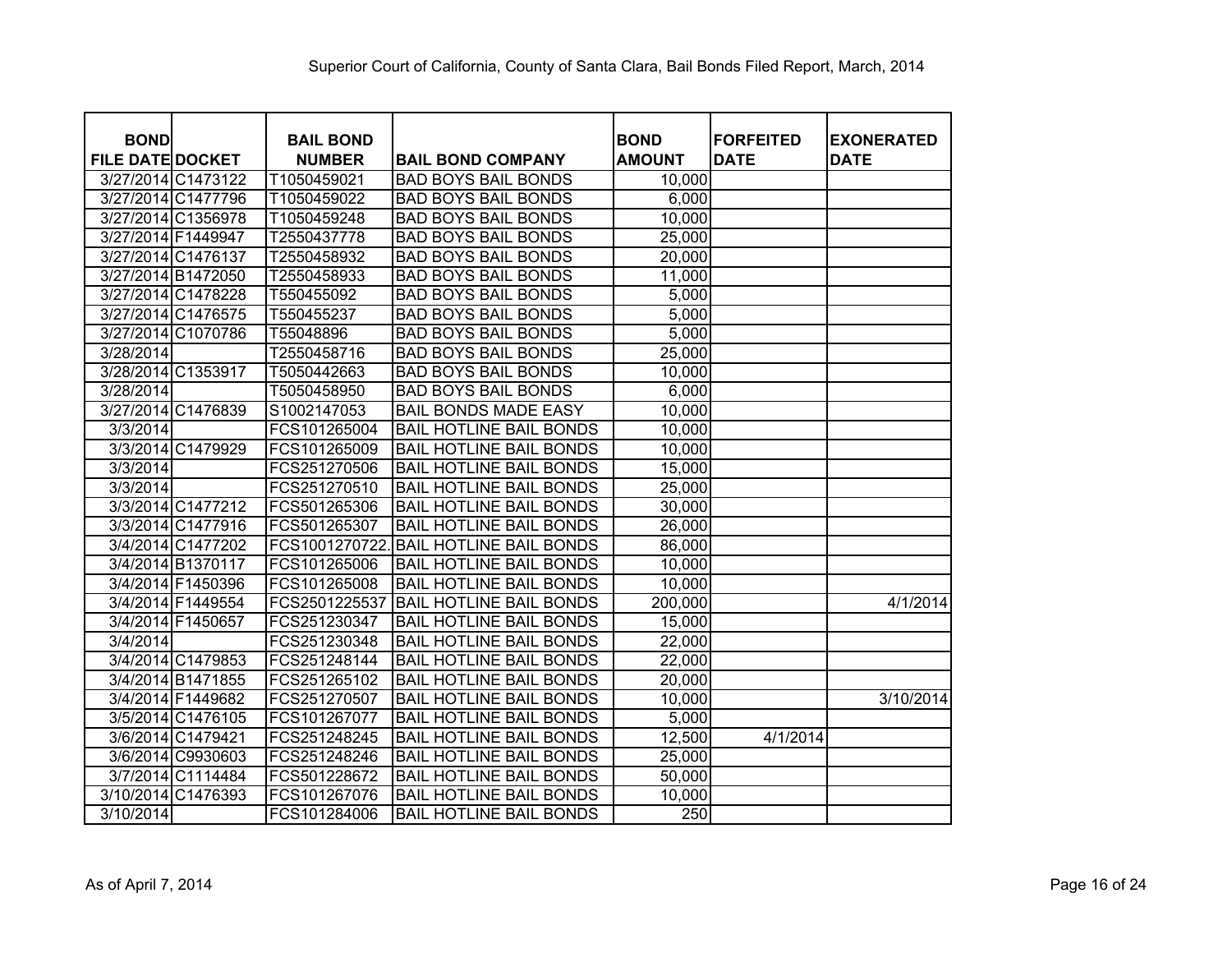| <b>BOND</b>             |                    | <b>BAIL BOND</b> |                                | <b>BOND</b>   | <b>FORFEITED</b> | <b>EXONERATED</b> |
|-------------------------|--------------------|------------------|--------------------------------|---------------|------------------|-------------------|
| <b>FILE DATE DOCKET</b> |                    | <b>NUMBER</b>    | <b>BAIL BOND COMPANY</b>       | <b>AMOUNT</b> | <b>DATE</b>      | <b>DATE</b>       |
|                         | 3/10/2014 C1347799 | FCS101284007     | <b>BAIL HOTLINE BAIL BONDS</b> | 7,000         |                  |                   |
|                         | 3/10/2014 B1470906 | FCS2501233873    | <b>BAIL HOTLINE BAIL BONDS</b> | 141,000       |                  |                   |
| 3/10/2014               |                    | FCS251248148     | <b>BAIL HOTLINE BAIL BONDS</b> | 16,000        |                  |                   |
| 3/10/2014 F1450297      |                    | FCS251248247     | <b>BAIL HOTLINE BAIL BONDS</b> | 11,000        |                  |                   |
| 3/10/2014 B1471396      |                    | FCS501228670     | <b>BAIL HOTLINE BAIL BONDS</b> | 30,000        | 3/17/2014        |                   |
| 3/11/2014 F1450641      |                    | FCS101267075     | <b>BAIL HOTLINE BAIL BONDS</b> | 10,000        |                  |                   |
|                         | 3/11/2014 C1360064 | FCS101283995     | <b>BAIL HOTLINE BAIL BONDS</b> | 5,000         |                  |                   |
| 3/11/2014 F1449511      |                    | FCS251279311     | <b>BAIL HOTLINE BAIL BONDS</b> | 20,000        |                  |                   |
|                         | 3/11/2014 C1478415 | FCS501228674     | <b>BAIL HOTLINE BAIL BONDS</b> | 35,000        |                  |                   |
| 3/12/2014 F1450310      |                    | FCS101283994     | <b>BAIL HOTLINE BAIL BONDS</b> | 10,000        | 3/12/2014        | 3/24/2014         |
| 3/12/2014 C1476927      |                    | FCS101283996     | <b>BAIL HOTLINE BAIL BONDS</b> | 10,000        |                  |                   |
| 3/12/2014               |                    | FCS101283998     | <b>BAIL HOTLINE BAIL BONDS</b> | 10,000        |                  |                   |
| 3/12/2014 F1450458      |                    | FCS251273494     | <b>BAIL HOTLINE BAIL BONDS</b> | 11,000        |                  |                   |
| 3/12/2014 F1450254      |                    | FCS251279312     | <b>BAIL HOTLINE BAIL BONDS</b> | 20,000        |                  |                   |
| 3/12/2014 F1450334      |                    | FCS501228673     | <b>BAIL HOTLINE BAIL BONDS</b> | 35,000        |                  |                   |
| 3/13/2014 B1369762      |                    | FCS101283993     | <b>BAIL HOTLINE BAIL BONDS</b> | 10,000        |                  |                   |
| 3/13/2014 F1349242      |                    | FCS101283997     | <b>BAIL HOTLINE BAIL BONDS</b> | 10,000        |                  |                   |
|                         | 3/13/2014 C1479493 | FCS251279310     | <b>BAIL HOTLINE BAIL BONDS</b> | 1,000         |                  |                   |
|                         | 3/14/2014 C1478518 | FCS251273495     | <b>BAIL HOTLINE BAIL BONDS</b> | 21,100        | 4/1/2014         |                   |
|                         | 3/14/2014 C1474628 | FCS251287232     | <b>BAIL HOTLINE BAIL BONDS</b> | 17,000        |                  |                   |
| 3/17/2014 C1476421      |                    | FCS101287342     | <b>BAIL HOTLINE BAIL BONDS</b> | 5,000         |                  |                   |
|                         | 3/17/2014 C1479264 | FCS101287344     | <b>BAIL HOTLINE BAIL BONDS</b> | 10,000        |                  | 3/20/2014         |
|                         | 3/17/2014 C1370370 | FCS251273496     | <b>BAIL HOTLINE BAIL BONDS</b> | 25,000        |                  |                   |
|                         | 3/18/2014 C1365662 | FCS1001239325    | <b>BAIL HOTLINE BAIL BONDS</b> | 80,000        |                  |                   |
| 3/18/2014 F1449938      |                    | FCS101287343     | <b>BAIL HOTLINE BAIL BONDS</b> | 5,000         |                  |                   |
| 3/18/2014               |                    | FCS251279303     | <b>BAIL HOTLINE BAIL BONDS</b> | 15,000        |                  |                   |
| 3/18/2014               |                    | FCS251279304     | <b>BAIL HOTLINE BAIL BONDS</b> | 11,000        |                  |                   |
| 3/18/2014               |                    | FCS251279305     | <b>BAIL HOTLINE BAIL BONDS</b> | 25,000        |                  |                   |
| 3/18/2014 F1450439      |                    | FCS251287233     | <b>BAIL HOTLINE BAIL BONDS</b> | 16,000        |                  |                   |
|                         | 3/18/2014 C1474315 | FCS251287234     | <b>BAIL HOTLINE BAIL BONDS</b> | 15,000        |                  | 4/1/2014          |
| 3/18/2014               |                    | FCS251287241     | <b>BAIL HOTLINE BAIL BONDS</b> | 25,000        |                  |                   |
| 3/18/2014 F1450335      |                    | FCS501270640     | <b>BAIL HOTLINE BAIL BONDS</b> | 50,000        |                  |                   |
|                         | 3/19/2014 C1477785 | FCS251287240     | <b>BAIL HOTLINE BAIL BONDS</b> | 25,000        |                  |                   |
| 3/19/2014               |                    | FCS501279466     | <b>BAIL HOTLINE BAIL BONDS</b> | 50,000        |                  |                   |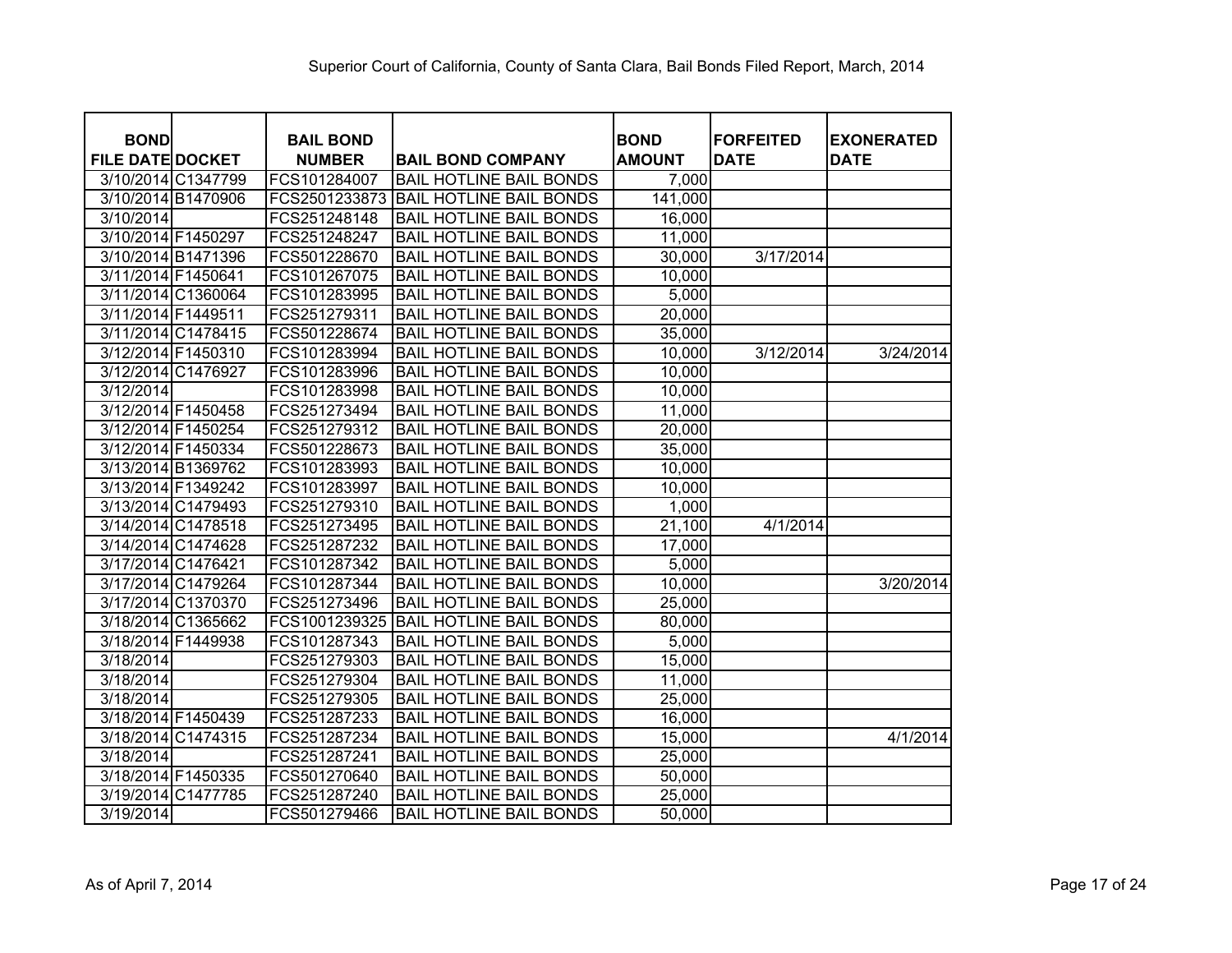| <b>BOND</b>             |                   | <b>BAIL BOND</b> |                                       | <b>BOND</b>   | <b>FORFEITED</b> | <b>EXONERATED</b> |
|-------------------------|-------------------|------------------|---------------------------------------|---------------|------------------|-------------------|
| <b>FILE DATE DOCKET</b> |                   | <b>NUMBER</b>    | <b>BAIL BOND COMPANY</b>              | <b>AMOUNT</b> | <b>DATE</b>      | <b>DATE</b>       |
| 3/20/2014 C1367483      |                   | FCS1001270721    | <b>BAIL HOTLINE BAIL BONDS</b>        | 60,000        | 3/21/2014        |                   |
| 3/20/2014 B1471633      |                   |                  | FCS1001279554 BAIL HOTLINE BAIL BONDS | 60,000        |                  |                   |
| 3/21/2014 F1450303      |                   | FCS101287347     | <b>BAIL HOTLINE BAIL BONDS</b>        | 10,000        |                  |                   |
| 3/21/2014               |                   | FCS251287235     | <b>BAIL HOTLINE BAIL BONDS</b>        | 15,000        |                  |                   |
| 3/24/2014 C9922039      |                   | FCS1001239329    | <b>BAIL HOTLINE BAIL BONDS</b>        | 100,000       |                  |                   |
| 3/24/2014               |                   | FCS101289974     | <b>BAIL HOTLINE BAIL BONDS</b>        | 10,000        |                  |                   |
| 3/24/2014 C1476079      |                   | FCS101289975     | <b>BAIL HOTLINE BAIL BONDS</b>        | 10,000        |                  |                   |
| 3/24/2014               |                   | FCS101289976     | <b>BAIL HOTLINE BAIL BONDS</b>        | 10,000        |                  |                   |
| 3/24/2014               |                   | FCS2501248498    | <b>BAIL HOTLINE BAIL BONDS</b>        | 110,000       |                  |                   |
| 3/24/2014 C1479227      |                   | FCS251279307     | <b>BAIL HOTLINE BAIL BONDS</b>        | 25,000        |                  |                   |
| 3/24/2014               |                   | FCS501241026     | <b>BAIL HOTLINE BAIL BONDS</b>        | 50,000        |                  |                   |
| 3/25/2014 C1476782      |                   | FCS1501257647    | <b>BAIL HOTLINE BAIL BONDS</b>        | 115,000       |                  |                   |
| 3/25/2014               |                   | FCS251279309     | <b>BAIL HOTLINE BAIL BONDS</b>        | 25,000        |                  |                   |
| 3/25/2014 C1474233      |                   | FCS501279462     | <b>BAIL HOTLINE BAIL BONDS</b>        | 40,000        |                  |                   |
| 3/26/2014               |                   | FCS251279308     | <b>BAIL HOTLINE BAIL BONDS</b>        | 15,000        |                  |                   |
| 3/26/2014 F1450544      |                   | FCS501233760     | <b>BAIL HOTLINE BAIL BONDS</b>        | 40,000        |                  |                   |
| 3/27/2014 C1477792      |                   | FCS101283999     | <b>BAIL HOTLINE BAIL BONDS</b>        | 7,500         |                  |                   |
| 3/27/2014 C1480044      |                   | FCS101289973     | <b>BAIL HOTLINE BAIL BONDS</b>        | 10,000        |                  |                   |
| 3/27/2014               |                   | FCS251287236     | <b>BAIL HOTLINE BAIL BONDS</b>        | 25,000        |                  |                   |
| 3/27/2014 C1479010      |                   | FCS251287237     | <b>BAIL HOTLINE BAIL BONDS</b>        | 15,000        |                  |                   |
| 3/27/2014               |                   | FCS501241027     | <b>BAIL HOTLINE BAIL BONDS</b>        | 35,000        |                  |                   |
| 3/27/2014               |                   | FCS501241028     | <b>BAIL HOTLINE BAIL BONDS</b>        | 50,000        |                  |                   |
| 3/28/2014               |                   | FCS101287345     | <b>BAIL HOTLINE BAIL BONDS</b>        | 10,000        |                  |                   |
| 3/28/2014 C1246010      |                   | FCS101287348     | <b>BAIL HOTLINE BAIL BONDS</b>        | 5,000         |                  |                   |
| 3/28/2014 C1239135      |                   | FCS101287349     | <b>BAIL HOTLINE BAIL BONDS</b>        | 5,000         |                  |                   |
| 3/28/2014 C1223457      |                   | FCS101287350     | <b>BAIL HOTLINE BAIL BONDS</b>        | 5,000         |                  |                   |
| 3/28/2014               |                   | FCS251287238     | <b>BAIL HOTLINE BAIL BONDS</b>        | 25,000        |                  |                   |
| 3/28/2014 C1227130      |                   | FCS251287239     | <b>BAIL HOTLINE BAIL BONDS</b>        | 25,000        |                  |                   |
| 3/28/2014               |                   | FCS251290182     | <b>BAIL HOTLINE BAIL BONDS</b>        | 15,000        |                  |                   |
|                         | 3/4/2014 C1479923 |                  | 5271884587 BODYGUARD BAIL BONDS       | 20,000        |                  |                   |
| 3/11/2014               |                   |                  | 5551111415 BODYGUARD BAIL BONDS       | 30,000        |                  |                   |
| 3/13/2014 B1470389      |                   |                  | 5112458711 BODYGUARD BAIL BONDS       | 10,000        |                  |                   |
| 3/26/2014 C1479161      |                   |                  | 5271884590 BODYGUARD BAIL BONDS       | 10,000        |                  |                   |
| 3/19/2014 C1227243      |                   | AS15399802       | <b>DIAZ BROS BAIL BONDS</b>           | 5,000         |                  |                   |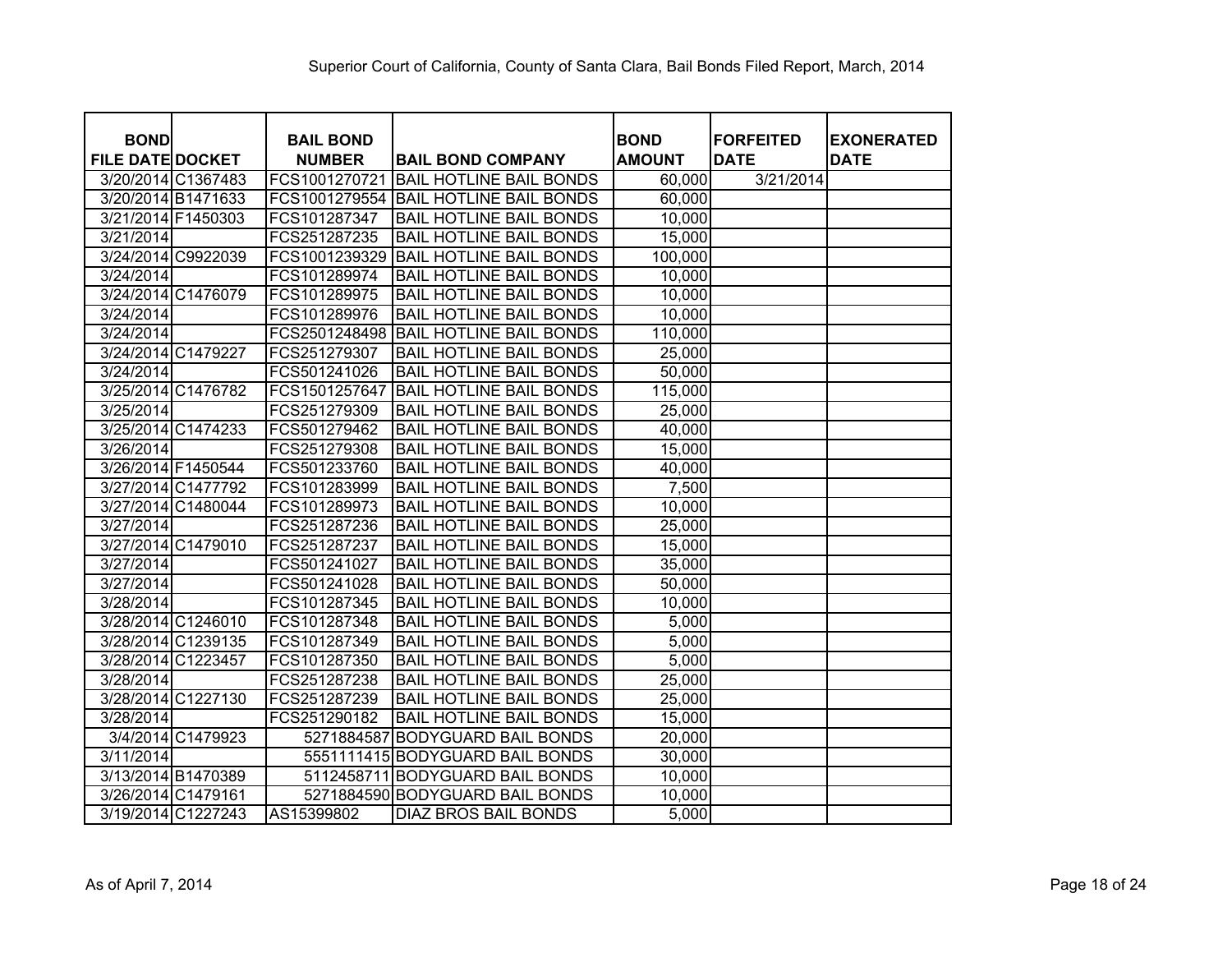| <b>BOND</b>             |                    | <b>BAIL BOND</b> |                                  | <b>BOND</b>   | <b>IFORFEITED</b> | <b>EXONERATED</b> |
|-------------------------|--------------------|------------------|----------------------------------|---------------|-------------------|-------------------|
| <b>FILE DATE DOCKET</b> |                    | <b>NUMBER</b>    | <b>BAIL BOND COMPANY</b>         | <b>AMOUNT</b> | <b>DATE</b>       | <b>DATE</b>       |
|                         | 3/25/2014 CC933678 | AS100130016      | <b>DIAZ BROS BAIL BONDS</b>      | 20,000        |                   |                   |
| 3/3/2014                |                    | 2014CC007097     | <b>DISCREET BAIL BONDS</b>       | 25,000        |                   |                   |
|                         | 3/4/2014 C1476302  | 2014AA059931     | <b>DISCREET BAIL BONDS</b>       | 5,000         |                   |                   |
| 3/17/2014               |                    | 2014AA066209     | <b>DISCREET BAIL BONDS</b>       | 5,000         |                   |                   |
| 3/17/2014               |                    | 2014CC007094     | <b>DISCREET BAIL BONDS</b>       | 15,000        |                   |                   |
|                         | 3/17/2014 C1473154 | 2014CC007096     | <b>DISCREET BAIL BONDS</b>       | 5,000         |                   |                   |
| 3/18/2014               |                    | 2014BB015171     | <b>DISCREET BAIL BONDS</b>       | 10,000        |                   |                   |
| 3/18/2014 C1358151      |                    | 2014CC010569     | <b>DISCREET BAIL BONDS</b>       | 15,000        |                   |                   |
|                         | 3/25/2014 CC965145 | 2014CC007098     | <b>DISCREET BAIL BONDS</b>       | 15,000        |                   |                   |
|                         | 3/4/2014 C1472510  | 2014CC007523     | ED MUMBERT BAIL BONDS            | 25,000        |                   |                   |
| 3/18/2014               |                    | 2014CC007522     | ED MUMBERT BAIL BONDS            | 16,000        |                   |                   |
|                         | 3/24/2014 C1233819 | 2014DD005575     | ED MUMBERT BAIL BONDS            | 35,000        |                   |                   |
|                         | 3/4/2014 F1345420  |                  | 5271880435 EIGHT BALL BAIL BONDS | 25,000        |                   |                   |
|                         | 3/4/2014 C1361875  |                  | 5551098370 EIGHT BALL BAIL BONDS | 30,000        |                   |                   |
| 3/14/2014               |                    |                  | 5271908306 EIGHT BALL BAIL BONDS | 10,000        |                   |                   |
|                         | 3/3/2014 C1111278  | T550454362       | <b>GOLDEN STATE BAIL BONDS</b>   | 5,000         |                   | 3/3/2014          |
|                         | 3/7/2014 C1474011  | T10050450662     | <b>GOLDEN STATE BAIL BONDS</b>   | 100,000       |                   |                   |
|                         | 3/10/2014 C1478833 | T10050454368     | <b>GOLDEN STATE BAIL BONDS</b>   | 100,000       |                   |                   |
| 3/10/2014 B1471476      |                    | T1550454363      | <b>GOLDEN STATE BAIL BONDS</b>   | 10,000        |                   |                   |
| 3/11/2014 C1367367      |                    | T15504644        | <b>GOLDEN STATE BAIL BONDS</b>   | 1,000         |                   |                   |
|                         | 3/11/2014 C1348509 | T2550454365      | <b>GOLDEN STATE BAIL BONDS</b>   | 25,000        |                   |                   |
| 3/12/2014 C1348401      |                    | T2550450658      | <b>GOLDEN STATE BAIL BONDS</b>   | 7,000         |                   |                   |
| 3/21/2014 C1356091      |                    | T2550458550      | <b>GOLDEN STATE BAIL BONDS</b>   | 20,000        |                   |                   |
|                         | 3/21/2014 C1476324 | T2550458551      | <b>GOLDEN STATE BAIL BONDS</b>   | 25,000        |                   |                   |
|                         | 3/26/2014 C1475855 | T5050454367      | <b>GOLDEN STATE BAIL BONDS</b>   | 10,000        |                   |                   |
| 3/27/2014 C1477031      |                    | T1050458548      | <b>GOLDEN STATE BAIL BONDS</b>   | 10,000        |                   |                   |
|                         | 3/27/2014 C1478856 | T5050454366      | <b>GOLDEN STATE BAIL BONDS</b>   | 15,000        |                   |                   |
|                         | 3/19/2014 C1358897 |                  | 5112427982 JAKE'S BAIL BONDS     | 5,000         |                   |                   |
| 3/19/2014 C1361741      |                    |                  | 5112427995 JAKE'S BAIL BONDS     | 5,000         |                   |                   |
|                         | 3/19/2014 C1371815 |                  | 5801791466 JAKE'S BAIL BONDS     | 5,000         |                   |                   |
|                         | 3/19/2014 C1372152 |                  | 5801857810 JAKE'S BAIL BONDS     | 5,000         |                   |                   |
|                         | 3/19/2014 C1244912 |                  | 5801857823 JAKE'S BAIL BONDS     | 5,000         |                   |                   |
|                         | 3/19/2014 C1472605 | A302138336       | <b>JAMES RUDISILL BAIL BONDS</b> | 25,000        |                   |                   |
|                         | 3/4/2014 C1475127  | 2014CC008162     | KATHY ERKEN BAIL BONDS           | 20,000        |                   |                   |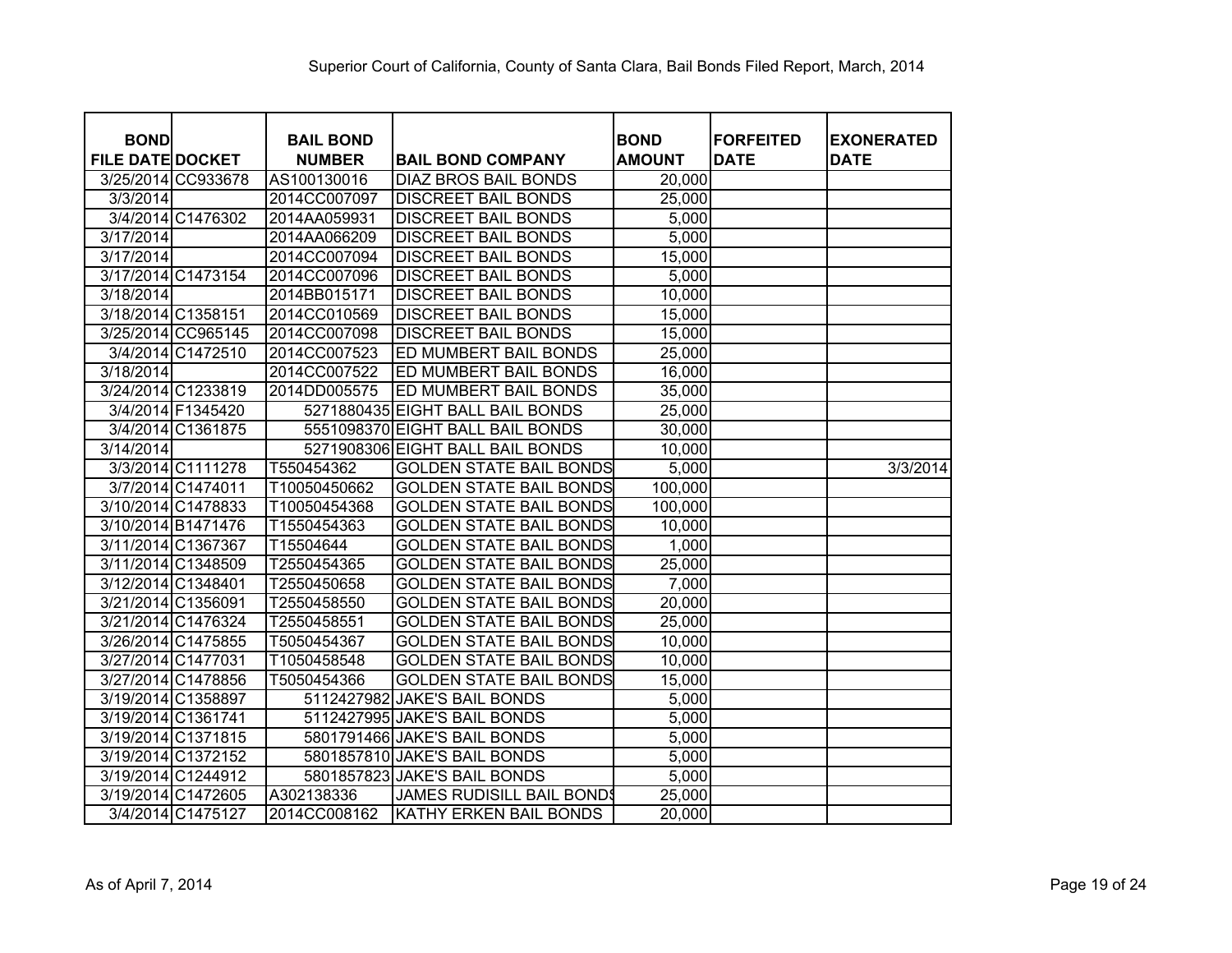| <b>BOND</b>             |                   | <b>BAIL BOND</b> |                           | <b>BOND</b>   | <b>FORFEITED</b> | <b>EXONERATED</b> |
|-------------------------|-------------------|------------------|---------------------------|---------------|------------------|-------------------|
| <b>FILE DATE DOCKET</b> |                   | <b>NUMBER</b>    | <b>BAIL BOND COMPANY</b>  | <b>AMOUNT</b> | <b>DATE</b>      | <b>DATE</b>       |
|                         | 3/3/2014 C1086257 | S2502123900      | <b>LATINO BAIL BONDS</b>  | 25,000        |                  |                   |
|                         | 3/3/2014 C1086257 | S2502123901      | <b>LATINO BAIL BONDS</b>  | 25,000        |                  |                   |
|                         | 3/3/2014 C1352962 | S99902000242     | <b>LATINO BAIL BONDS</b>  | 150,000       |                  |                   |
| 3/11/2014 C1475861      |                   | S0502033073      | <b>LATINO BAIL BONDS</b>  | 5,000         |                  |                   |
| 3/12/2014               |                   | S1002117207      | <b>LATINO BAIL BONDS</b>  | 10,000        |                  |                   |
| 3/17/2014               |                   | S2502081593      | <b>LATINO BAIL BONDS</b>  | 25,000        |                  |                   |
|                         | 3/3/2014 C1476702 | AS15K167961      | LE BAIL BONDS             | 10,000        |                  |                   |
|                         | 3/4/2014 C1475282 |                  | 5112480659 LE BAIL BONDS  | 5,000         |                  |                   |
|                         | 3/4/2014 C1369138 |                  | 5271898342 LE BAIL BONDS  | 12,200        |                  |                   |
|                         | 3/4/2014 B1471336 |                  | 5551075669 LE BAIL BONDS  | 51,000        |                  |                   |
| 3/4/2014                |                   | AS30K76485       | LE BAIL BONDS             | 20,000        |                  |                   |
| 3/5/2014                |                   |                  | 5271855116LE BAIL BONDS   | 15,000        |                  |                   |
| 3/10/2014               |                   |                  | 5250001514 LE BAIL BONDS  | 200,000       |                  |                   |
| 3/10/2014               |                   |                  | 5271855129 LE BAIL BONDS  | 16,000        |                  |                   |
| 3/13/2014 C1354149      |                   |                  | 5271898355 LE BAIL BONDS  | 20,000        |                  |                   |
| 3/13/2014 C1477788      |                   |                  | 5271898384 LE BAIL BONDS  | 25,000        |                  |                   |
| 3/13/2014 C1234006      |                   |                  | 5551075656 LE BAIL BONDS  | 40,000        |                  |                   |
| 3/14/2014 C1476787      |                   |                  | 5112423492 LE BAIL BONDS  | 10,000        |                  |                   |
| 3/14/2014               |                   |                  | 5551095241 LE BAIL BONDS  | 40,000        |                  |                   |
| 3/17/2014 C1479013      |                   |                  | 5271898441 LE BAIL BONDS  | 27,000        |                  |                   |
| 3/18/2014 C1370503      |                   |                  | 5105389701 LE BAIL BONDS  | 85,000        |                  |                   |
| 3/18/2014               |                   | AS30K76486       | LE BAIL BONDS             | 30,000        |                  |                   |
| 3/19/2014 C1478572      |                   |                  | 5271898368 LE BAIL BONDS  | 15,000        |                  |                   |
| 3/21/2014 C1475481      |                   |                  | 5112414009 LE BAIL BONDS  | 10,000        |                  |                   |
| 3/24/2014 C1479630      |                   |                  | 5551044236 LE BAIL BONDS  | 50,000        |                  |                   |
| 3/24/2014               |                   |                  | 5551091058 LE BAIL BONDS  | 15,000        |                  |                   |
| 3/26/2014               |                   |                  | 5112423489 LE BAIL BONDS  | 10,000        |                  |                   |
| 3/19/2014 C1476556      |                   | 2014CC008535     | <b>LIEN TA BAIL BONDS</b> | 15,000        |                  |                   |
|                         | 3/3/2014 C1355903 | 2014AA061459     | <b>LUNA BAIL BONDS</b>    | 2,000         |                  |                   |
|                         | 3/3/2014 C1361029 | 2014AA061474     | <b>LUNA BAIL BONDS</b>    | 5,000         |                  |                   |
|                         | 3/3/2014 C1371385 | 2014BB015906     | <b>LUNA BAIL BONDS</b>    | 6,000         |                  | 3/18/2014         |
| 3/3/2014                |                   | 2014CC011115     | <b>LUNA BAIL BONDS</b>    | 25,000        |                  |                   |
|                         | 3/3/2014 C1359086 | 2014DD008128     | <b>LUNA BAIL BONDS</b>    | 40,000        |                  |                   |
| 3/4/2014                |                   | 2014AA068230     | <b>LUNA BAIL BONDS</b>    | 5,000         |                  |                   |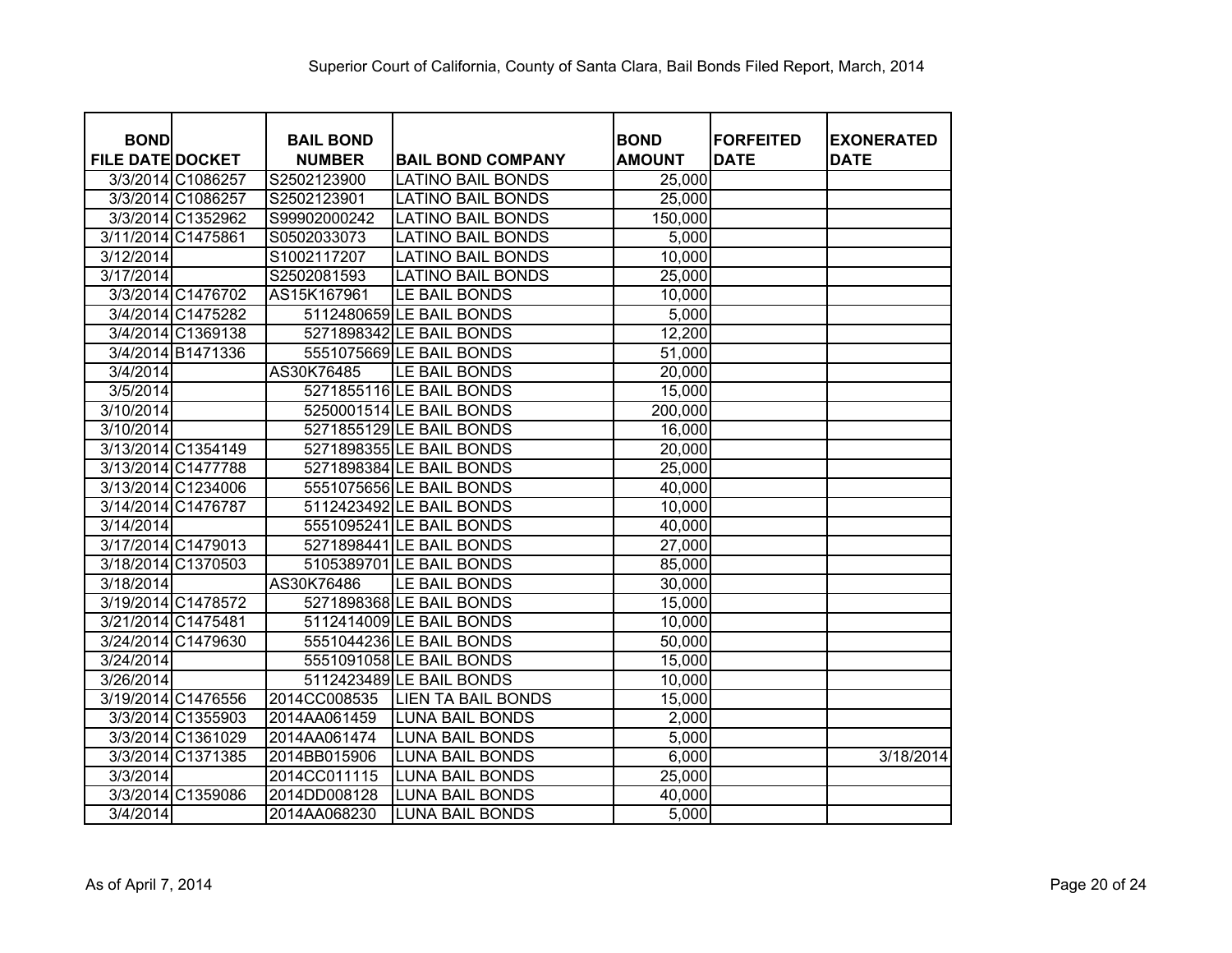| <b>BOND</b><br><b>FILE DATE DOCKET</b> |                    | <b>BAIL BOND</b>              |                                                    | <b>BOND</b><br><b>AMOUNT</b> | <b>FORFEITED</b><br><b>DATE</b> | <b>EXONERATED</b><br><b>DATE</b> |
|----------------------------------------|--------------------|-------------------------------|----------------------------------------------------|------------------------------|---------------------------------|----------------------------------|
|                                        | 3/4/2014 F1243301  | <b>NUMBER</b><br>2014AA068504 | <b>BAIL BOND COMPANY</b><br><b>LUNA BAIL BONDS</b> | 5,000                        |                                 |                                  |
|                                        | 3/4/2014 C1475212  | 2014BB015905                  | <b>LUNA BAIL BONDS</b>                             | 10,000                       |                                 |                                  |
| 3/4/2014                               |                    | 2014BB015907                  | <b>LUNA BAIL BONDS</b>                             | 10,000                       |                                 |                                  |
|                                        | 3/4/2014 C1478607  | 2014BB016011                  | <b>LUNA BAIL BONDS</b>                             | 10,000                       |                                 |                                  |
|                                        | 3/4/2014 F1348053  | 2014DD005774                  | <b>LUNA BAIL BONDS</b>                             | 10,000                       |                                 |                                  |
|                                        | 3/6/2014 C1227252  | 2014AA061455                  | <b>LUNA BAIL BONDS</b>                             | 3,000                        |                                 |                                  |
|                                        | 3/6/2014 B1471414  | 2014BB011957                  | <b>LUNA BAIL BONDS</b>                             | 10,000                       |                                 |                                  |
| 3/6/2014                               |                    | 2014BB016009                  | <b>LUNA BAIL BONDS</b>                             | 10,000                       |                                 |                                  |
|                                        | 3/6/2014 B1471418  | 2014BB016012                  | <b>LUNA BAIL BONDS</b>                             | 11,000                       |                                 |                                  |
|                                        | 3/6/2014 B1262381  | 2014CC011117                  | <b>LUNA BAIL BONDS</b>                             | 15,000                       |                                 |                                  |
|                                        | 3/6/2014 B1471022  | 2014CC011120                  | <b>LUNA BAIL BONDS</b>                             |                              |                                 |                                  |
|                                        |                    | 2014CC011214                  |                                                    | 20,000                       |                                 |                                  |
|                                        | 3/6/2014 B1471016  |                               | <b>LUNA BAIL BONDS</b>                             | 20,000                       |                                 |                                  |
|                                        | 3/6/2014 C1478709  | 2014CC011220                  | <b>LUNA BAIL BONDS</b>                             | 25,000                       |                                 |                                  |
|                                        | 3/7/2014 CC932834  | 2014AA070671                  | <b>LUNA BAIL BONDS</b>                             | 5,000                        |                                 |                                  |
|                                        | 3/7/2014 C1478851  | 2014CC011707                  | <b>LUNA BAIL BONDS</b>                             | 25,000                       |                                 |                                  |
| 3/7/2014                               |                    | 2014DD005779                  | <b>LUNA BAIL BONDS</b>                             | 50,000                       |                                 |                                  |
| 3/10/2014 F1450219                     |                    | 2014AA061461                  | <b>LUNA BAIL BONDS</b>                             | 5,000                        |                                 |                                  |
| 3/10/2014 C1475878                     |                    | 2014BB016016                  | <b>LUNA BAIL BONDS</b>                             | 10,000                       |                                 | 3/17/2014                        |
| 3/10/2014 F1450587                     |                    | 2014BB016742                  | <b>LUNA BAIL BONDS</b>                             | 10,000                       |                                 |                                  |
| 3/10/2014                              |                    | 2014CC011696                  | <b>LUNA BAIL BONDS</b>                             | 25,000                       |                                 |                                  |
| 3/11/2014 C1247627                     |                    | 2014AA061480                  | <b>LUNA BAIL BONDS</b>                             | 500                          |                                 | 3/24/2014                        |
| 3/11/2014 B1471668                     |                    | 2014CC011708                  | <b>LUNA BAIL BONDS</b>                             | 20,000                       |                                 |                                  |
| 3/12/2014                              |                    | 2014BB016743                  | <b>LUNA BAIL BONDS</b>                             | 10,000                       |                                 |                                  |
| 3/12/2014 B1471668                     |                    | 2014BB016744                  | <b>LUNA BAIL BONDS</b>                             | 10,000                       |                                 |                                  |
| 3/12/2014                              |                    | 2014BB016745                  | <b>LUNA BAIL BONDS</b>                             | 11,000                       |                                 |                                  |
| 3/12/2014 C1478723                     |                    | 2014CC011687                  | <b>LUNA BAIL BONDS</b>                             | 25,000                       | 3/21/2014                       |                                  |
|                                        | 3/12/2014 C1356540 | 2014CC011689                  | <b>LUNA BAIL BONDS</b>                             | 30,000                       |                                 |                                  |
| 3/13/2014 C1244507                     |                    | 2014BB011954                  | <b>LUNA BAIL BONDS</b>                             | 10,000                       |                                 |                                  |
| 3/14/2014 F1450150                     |                    | 2014BB016746                  | <b>LUNA BAIL BONDS</b>                             | 7,500                        |                                 | 3/20/2014                        |
| 3/14/2014 C1477952                     |                    | 2014DD008177                  | <b>LUNA BAIL BONDS</b>                             | 50,000                       |                                 |                                  |
| 3/17/2014                              |                    | 2014BB016748                  | <b>LUNA BAIL BONDS</b>                             | 10,000                       |                                 |                                  |
| 3/17/2014 C1477735                     |                    | 2014CC011690                  | <b>LUNA BAIL BONDS</b>                             | 14,100                       |                                 |                                  |
| 3/18/2014 F1243831                     |                    | 2014CC011688                  | <b>LUNA BAIL BONDS</b>                             | 20,000                       |                                 |                                  |
|                                        | 3/18/2014 C1474756 | 2014CC012000                  | <b>LUNA BAIL BONDS</b>                             | 22,000                       |                                 |                                  |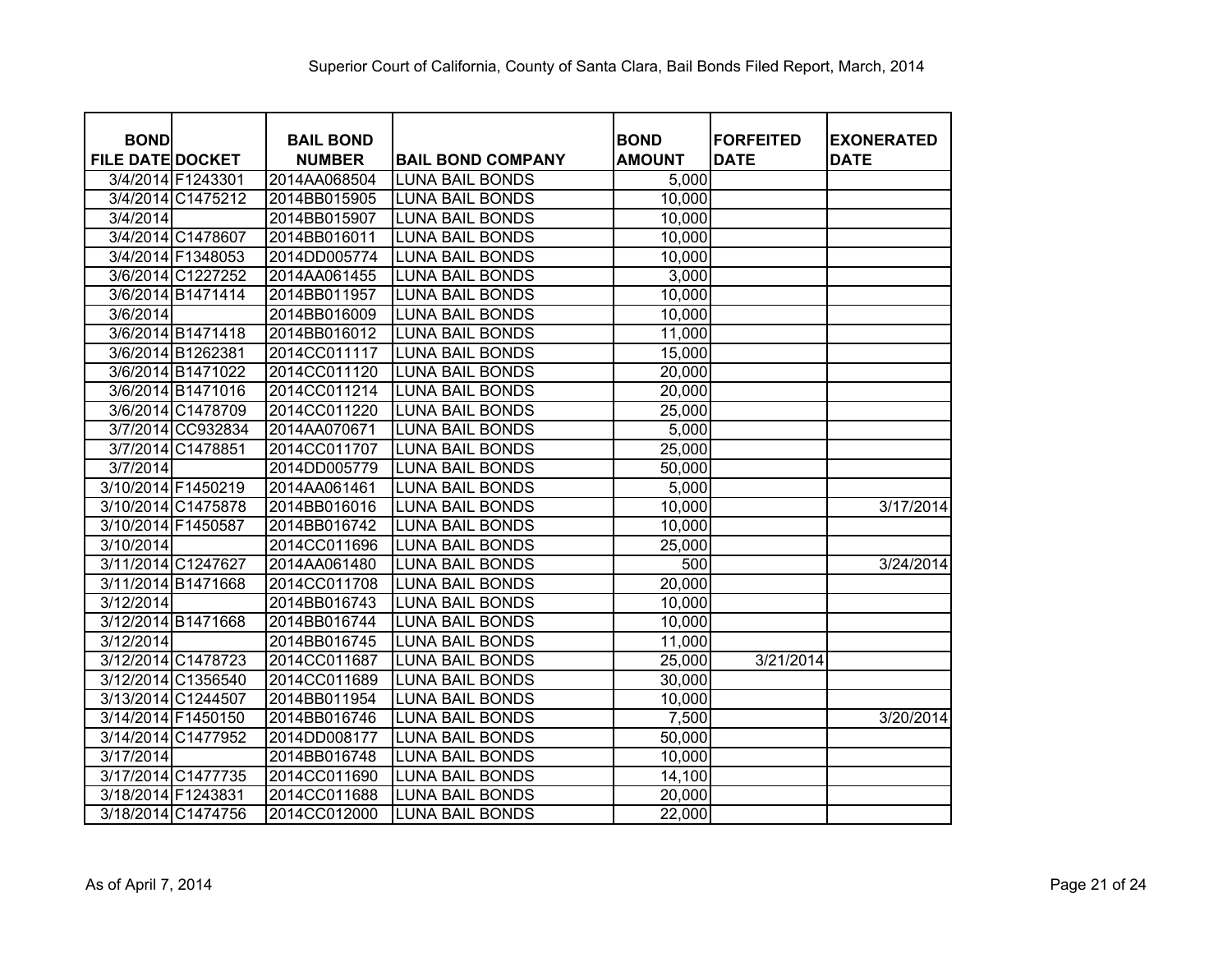| <b>BOND</b>             | <b>BAIL BOND</b> |                           | <b>BOND</b>   | <b>FORFEITED</b> | <b>EXONERATED</b> |
|-------------------------|------------------|---------------------------|---------------|------------------|-------------------|
| <b>FILE DATE DOCKET</b> | <b>NUMBER</b>    | <b>BAIL BOND COMPANY</b>  | <b>AMOUNT</b> | <b>DATE</b>      | <b>DATE</b>       |
| 3/18/2014 F1450409      | 2014EE002362     | <b>LUNA BAIL BONDS</b>    | 100,000       |                  |                   |
| 3/24/2014 C1365423      | 2014BB017224     | <b>LUNA BAIL BONDS</b>    | 10,000        |                  |                   |
| 3/24/2014               | 2014CC012104     | <b>LUNA BAIL BONDS</b>    | 30,000        |                  |                   |
| 3/24/2014               | 2014CC012105     | <b>LUNA BAIL BONDS</b>    | 11,000        |                  |                   |
| 3/24/2014 C1475370      | 2014DD008413     | <b>LUNA BAIL BONDS</b>    | 10,000        |                  |                   |
| 3/25/2014               | 2014DD008412     | <b>LUNA BAIL BONDS</b>    | 10,000        |                  |                   |
| 3/26/2014 F1450400      | 2014CC011219     | <b>LUNA BAIL BONDS</b>    | 20,000        |                  |                   |
| 3/26/2014               | 2014DD005784     | <b>LUNA BAIL BONDS</b>    | 12,000        |                  |                   |
| 3/27/2014 C1363377      | 2014BB017225     | <b>LUNA BAIL BONDS</b>    | 11,000        |                  |                   |
| 3/27/2014 C1371014      | 2014DD005783     | <b>LUNA BAIL BONDS</b>    | 20,000        |                  |                   |
| 3/27/2014 C1478068      | 2014DD005786     | <b>LUNA BAIL BONDS</b>    | 10,000        |                  |                   |
| 3/27/2014 B1471905      | 2014DD005790     | <b>LUNA BAIL BONDS</b>    | 50,000        |                  |                   |
| 3/27/2014 B1471401      | 2014DD008641     | <b>LUNA BAIL BONDS</b>    | 10,000        |                  |                   |
| 3/3/2014 C1363945       | IS500K4909       | METRO ONE, INC            | 500,000       |                  |                   |
| 3/18/2014 C1476566      | U520481479       | <b>NOR CAL BAIL BONDS</b> | 5,000         |                  |                   |
| 3/25/2014               | U3520487350      | <b>NOR CAL BAIL BONDS</b> | 25,000        |                  |                   |
| 3/3/2014 C1477397       | 2014AA067224     | PACIFIC COAST BAIL BONDS  | 1,000         |                  | 4/1/2014          |
| 3/3/2014 C9894909       | 2014EE003804     | PACIFIC COAST BAIL BONDS  | 25,000        |                  |                   |
| 3/4/2014 C1474784       | 2014BB016071     | PACIFIC COAST BAIL BONDS  | 5,000         |                  |                   |
| 3/4/2014                | 2014CC011266     | PACIFIC COAST BAIL BONDS  | 30,000        |                  |                   |
| 3/4/2014                | 2014CC011267     | PACIFIC COAST BAIL BONDS  | 25,000        |                  |                   |
| 3/4/2014 C1475220       | 2014DD008322     | PACIFIC COAST BAIL BONDS  | 32,000        |                  |                   |
| 3/5/2014 C1475875       | 2014BB011924     | PACIFIC COAST BAIL BONDS  | 10,000        |                  |                   |
| 3/6/2014 C1477764       | 2014DD008299     | PACIFIC COAST BAIL BONDS  | 50,000        |                  |                   |
| 3/6/2014 C1358839       | 2014EE003803     | PACIFIC COAST BAIL BONDS  | 100,000       |                  |                   |
| 3/10/2014 C1476821      | 2014BB016072     | PACIFIC COAST BAIL BONDS  | 10,000        |                  |                   |
| 3/10/2014               | 2014CC011490     | PACIFIC COAST BAIL BONDS  | 20,000        |                  |                   |
| 3/11/2014 C1357254      | 2014CC011531     | PACIFIC COAST BAIL BONDS  | 1,500         |                  | 3/12/2014         |
| 3/11/2014               | 2014DD008323     | PACIFIC COAST BAIL BONDS  | 16,000        |                  |                   |
| 3/12/2014 C1473981      | 2014AA070673     | PACIFIC COAST BAIL BONDS  | 5,000         |                  |                   |
| 3/12/2014 F1346226      | 2014CC011533     | PACIFIC COAST BAIL BONDS  | 10,000        |                  |                   |
| 3/13/2014 C1475368      | 2014AA063478     | PACIFIC COAST BAIL BONDS  | 5,000         |                  |                   |
| 3/13/2014 F1348861      | 2014CC011215     | PACIFIC COAST BAIL BONDS  | 25,000        |                  |                   |
| 3/13/2014 B1370112      | 2014DD008321     | PACIFIC COAST BAIL BONDS  | 5,000         |                  |                   |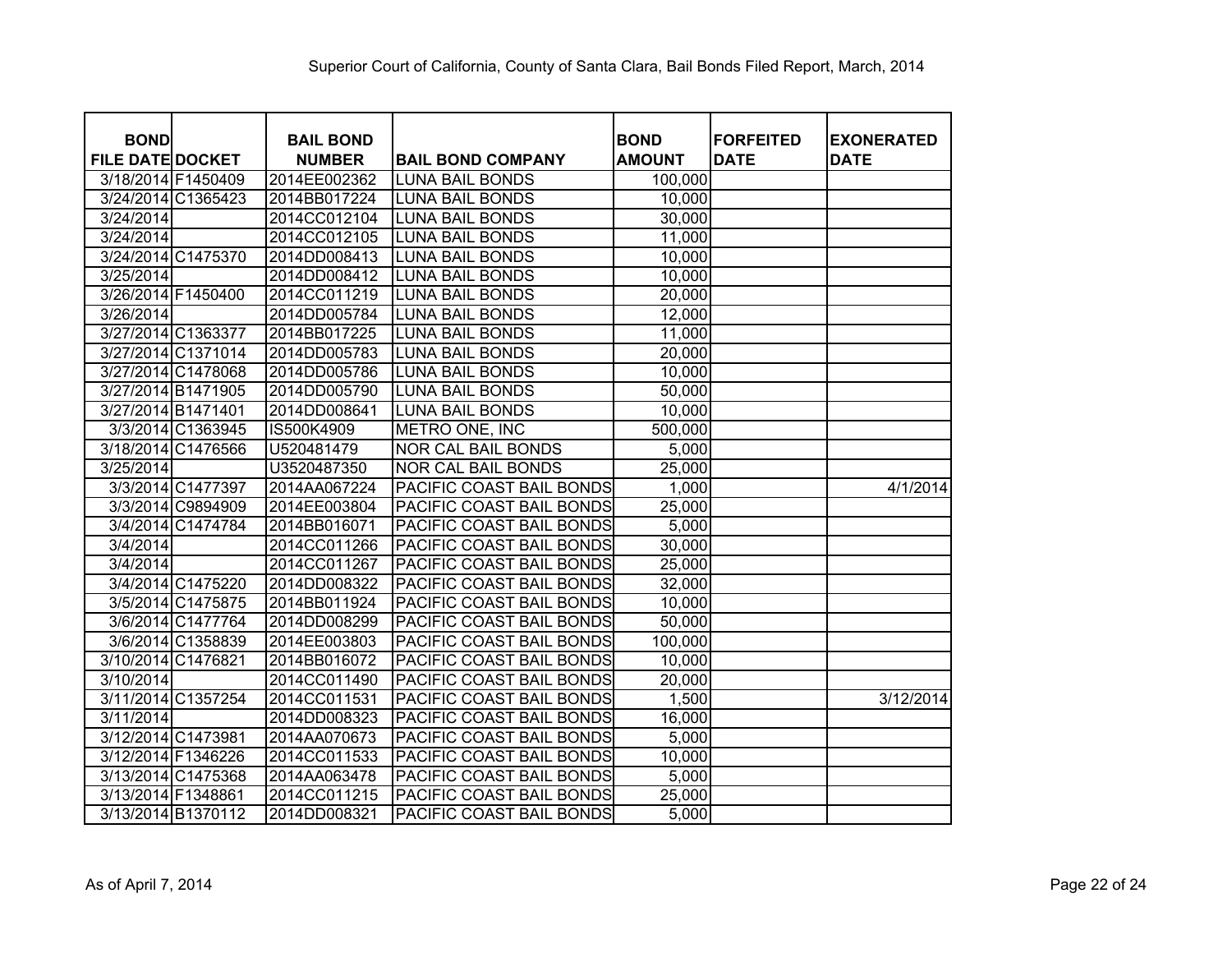| <b>BOND</b>             |                    | <b>BAIL BOND</b> |                                 | <b>BOND</b>   | <b>FORFEITED</b> | <b>EXONERATED</b> |
|-------------------------|--------------------|------------------|---------------------------------|---------------|------------------|-------------------|
| <b>FILE DATE DOCKET</b> |                    | <b>NUMBER</b>    | <b>BAIL BOND COMPANY</b>        | <b>AMOUNT</b> | <b>DATE</b>      | <b>DATE</b>       |
| 3/13/2014 F1450252      |                    | 2014DD008500     | <b>PACIFIC COAST BAIL BONDS</b> | 10,000        |                  |                   |
| 3/17/2014 C1476260      |                    | 2014BB016826     | <b>PACIFIC COAST BAIL BONDS</b> | 10,000        |                  |                   |
| 3/17/2014               |                    | 2014CC011755     | <b>PACIFIC COAST BAIL BONDS</b> | 25,000        |                  |                   |
| 3/17/2014               |                    | 2014EE003891     | PACIFIC COAST BAIL BONDS        | 10,000        |                  |                   |
| 3/17/2014 C1479763      |                    | 2014EE003894     | PACIFIC COAST BAIL BONDS        | 26,000        |                  |                   |
| 3/18/2014               |                    | 2014AA070672     | PACIFIC COAST BAIL BONDS        | 5,000         |                  |                   |
| 3/19/2014               |                    | 2014DD008440     | <b>PACIFIC COAST BAIL BONDS</b> | 10,000        |                  |                   |
| 3/21/2014 B1471723      |                    | 2014CC012245     | <b>PACIFIC COAST BAIL BONDS</b> | 25,000        |                  |                   |
| 3/21/2014 B1471724      |                    | 2014DD008681     | PACIFIC COAST BAIL BONDS        | 50,000        |                  |                   |
| 3/24/2014               |                    | 2014BB017442     | PACIFIC COAST BAIL BONDS        | 10,000        |                  |                   |
| 3/24/2014 C1370132      |                    | 2014CC012248     | <b>PACIFIC COAST BAIL BONDS</b> | 25,000        |                  |                   |
| 3/26/2014 F1348942      |                    | 2014CC012247     | <b>PACIFIC COAST BAIL BONDS</b> | 15,000        |                  | 3/26/2014         |
|                         | 3/26/2014 C1371950 | 2014DD008683     | PACIFIC COAST BAIL BONDS        | 50,000        |                  |                   |
|                         | 3/5/2014 C1474061  | A302137063       | PREMIERE BAIL BONDS             | 10,000        |                  |                   |
|                         | 3/4/2014 F1449833  | 2014BB015561     | <b>RAMIREZ BAIL BONDS</b>       | 5,000         |                  |                   |
| 3/4/2014                |                    | 2014CC011106     | <b>RAMIREZ BAIL BONDS</b>       | 10,000        |                  |                   |
|                         | 3/4/2014 F1449957  | 2014CC011191     | RAMIREZ BAIL BONDS              | 3,500         |                  |                   |
|                         | 3/6/2014 F1450658  | 2014CC011107     | <b>RAMIREZ BAIL BONDS</b>       | 10,000        |                  |                   |
|                         | 3/11/2014 C1477263 | 2014CC011108     | <b>RAMIREZ BAIL BONDS</b>       | 15,000        |                  |                   |
| 3/24/2014               |                    | 2014DD008156     | RAMIREZ BAIL BONDS              | 15,000        |                  |                   |
| 3/26/2014 F1036492      |                    | 2014DD008155     | RAMIREZ BAIL BONDS              | 20,000        |                  |                   |
| 3/26/2014 F1450557      |                    | 2014EE002278     | <b>RAMIREZ BAIL BONDS</b>       | 25,000        |                  |                   |
| 3/27/2014 C1367437      |                    | 2014CC011847     | <b>RAMIREZ BAIL BONDS</b>       | 15,000        |                  |                   |
|                         | 3/3/2014 C1476296  | 2014EE002413     | <b>TAPOUT BAIL BONDS</b>        | 75,000        |                  |                   |
|                         | 3/4/2014 C1473838  | 2014BB012021     | <b>TAPOUT BAIL BONDS</b>        | 5,000         |                  |                   |
|                         | 3/5/2014 C1476107  | 2014BB012022     | <b>TAPOUT BAIL BONDS</b>        | 10,000        |                  |                   |
|                         | 3/5/2014 B1471125  | 2014CC007849     | <b>TAPOUT BAIL BONDS</b>        | 25,000        |                  |                   |
| 3/10/2014               |                    | 2014CC007850     | <b>TAPOUT BAIL BONDS</b>        | 15,000        |                  |                   |
| 3/11/2014 C1359460      |                    | 2014BB012023     | <b>TAPOUT BAIL BONDS</b>        | 5,000         |                  |                   |
| 3/11/2014 C1478684      |                    | 2014EE002414     | <b>TAPOUT BAIL BONDS</b>        | 75,000        |                  |                   |
| 3/12/2014 C1474146      |                    | 2014DD005831     | <b>TAPOUT BAIL BONDS</b>        | 35,000        |                  |                   |
| 3/13/2014               |                    | 2014CC007841     | <b>TAPOUT BAIL BONDS</b>        | 25,000        |                  |                   |
| 3/25/2014               |                    | 2014CC007824     | <b>TAPOUT BAIL BONDS</b>        | 25,000        |                  |                   |
| 3/27/2014 B1470801      |                    | 2014BB012025     | <b>TAPOUT BAIL BONDS</b>        | 5,000         |                  |                   |